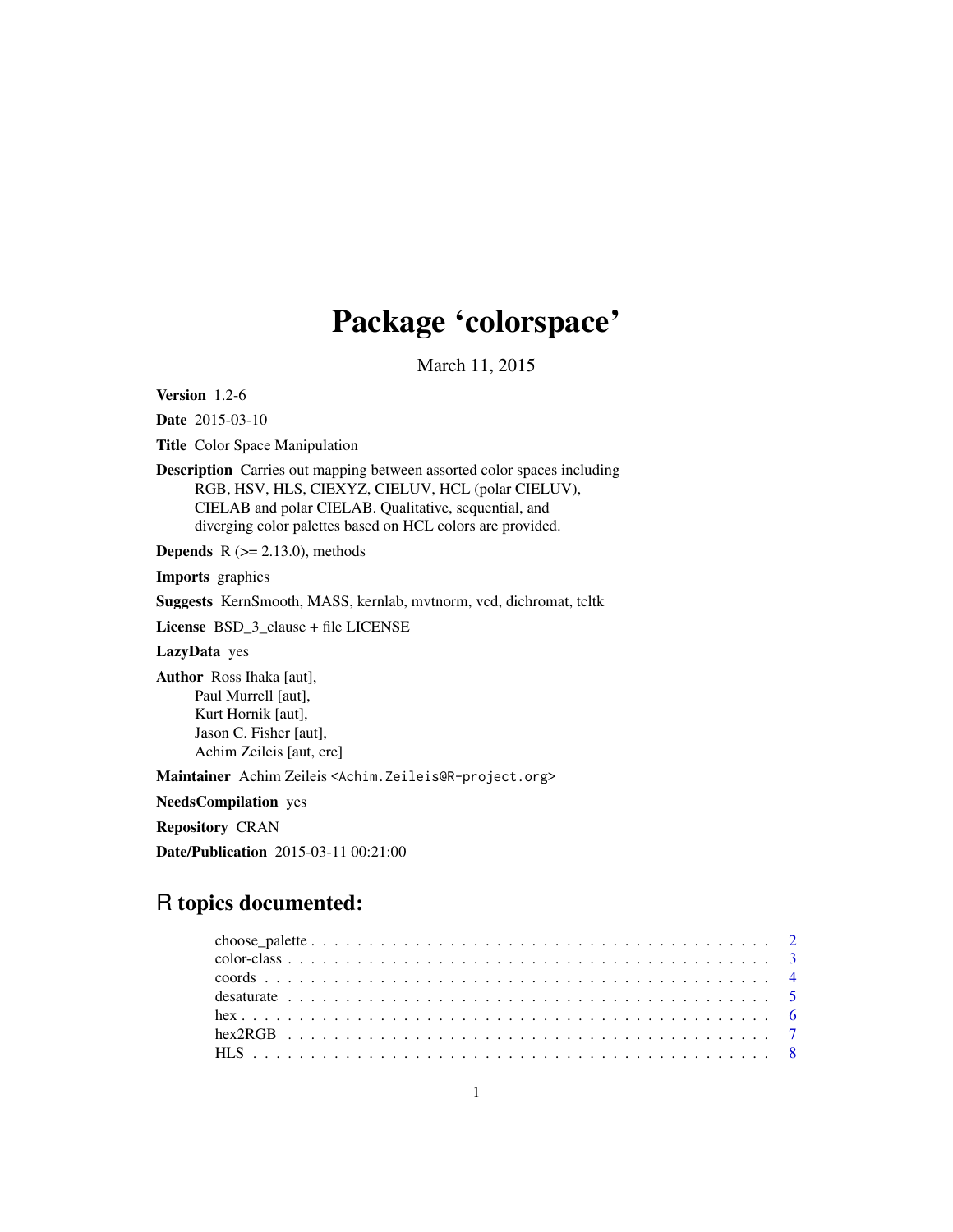# <span id="page-1-0"></span>2 choose\_palette

| Index | 25 |
|-------|----|
|       |    |
|       |    |
|       |    |
|       |    |
|       |    |
|       |    |
|       |    |
|       |    |
|       |    |
|       |    |
|       |    |
|       |    |
|       |    |
|       |    |

choose\_palette *Graphical User Interface for Choosing HCL Color Palettes*

#### Description

A graphical user interface (GUI) for viewing, manipulating, and choosing HCL color palettes.

#### Usage

```
choose\_palette(pal = diverge\_hcl, n = 7L, parent = NULL)
```
#### Arguments

| pal    | function; the initial palette, see 'Value' below.     |
|--------|-------------------------------------------------------|
| n      | integer; the initial number of colors in the palette. |
| parent | tkwin; the GUI parent window.                         |

# Details

Computes palettes based on the HCL (hue-chroma-luminance) color model (as implemented by [polarLUV](#page-13-1)). The GUI interfaces the palette functions [rainbow\\_hcl](#page-14-1) for qualitative palettes, [sequential\\_hcl](#page-14-2) for sequential palettes with a single hue, [heat\\_hcl](#page-14-2) for sequential palettes with multiple hues, and [diverge\\_hcl](#page-14-2) for diverging palettes (composed from two single-hue sequential palettes).

The GUI allows for interactive modification of the arguments of the respective palette-generating functions, i.e., starting/ending hue (wavelength, type of color), minimal/maximal chroma (colorfulness), minimal maximal luminance (brightness, amount of gray), and a power transformations that control how quickly/slowly chroma and/or luminance are changed through the palette. Subsets of the parameters may not be applicable depending on the type of palette chosen. See [rainbow\\_hcl](#page-14-1) and Zeileis et al. (2009) for a more detailed explanation of the different arguments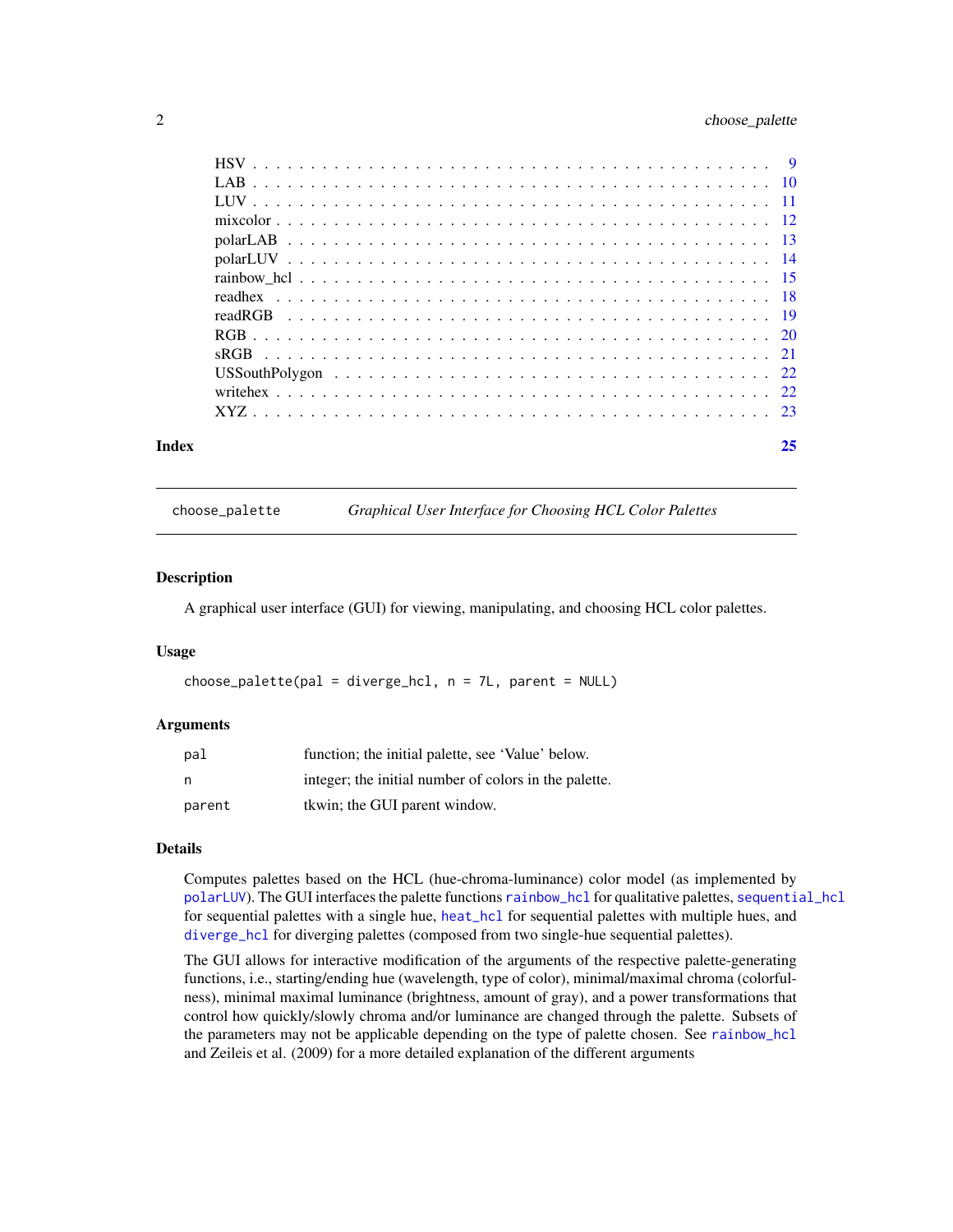#### <span id="page-2-0"></span>color-class 3

Optionally, active palette can be illustrated by using a range of examples such as a map, heatmap, scatter plot, perspective 3D surface etc.

To demonstrate different types of deficiencies, the active palette may be desaturated (emulating printing on a grayscale printer) and, if the [dichromat](#page-0-0) package is available, collapsed to emulate different types of color-blindness (without red-green or green-blue contrasts).

#### Value

Returns a palette-generating function with the selected arguments. Thus, the returned function takes an integer argument and returns the corresponding number of HCL colors by traversing HCL space through interpolation of the specified hue/chroma/luminance/power values.

#### Author(s)

Jason C. Fisher and Achim Zeileis

#### References

Zeileis A., Hornik K. and Murrell P. (2009), Escaping RGBland: Selecting Colors for Statistical Graphics. *Computational Statistics & Data Analysis*, 53, 3259-3270. doi:10.1016/j.csda.2008.11.033 Preprint available from [http://eeecon.uibk.ac.at/~zeileis/papers/Zeileis+Hornik+Murre](http://eeecon.uibk.ac.at/~zeileis/papers/Zeileis+Hornik+Murrell-2009.pdf)ll-2009. [pdf](http://eeecon.uibk.ac.at/~zeileis/papers/Zeileis+Hornik+Murrell-2009.pdf).

## See Also

[rainbow\\_hcl](#page-14-1)

#### Examples

```
if(interactive()) {
pal <- choose_palette()
filled.contour(volcano, color.palette = pal, asp = 1)
}
```
color-class *Class "color"*

#### **Description**

Objects from the class *color* represent colors in a number of color spaces. In particular, there are subclasses of color which correspond to RGB, HSV, HLS, CIEXYZ, CIELUV, CIELAB and polar versions of the last two spaces.

#### Objects from the Class

Objects can be created by calls to the functions RGB, sRGB, HSV, HLS, XYZ, LUV, LAB, polarLUV, and polarLAB. These are all subclasses of the virtual class *color*.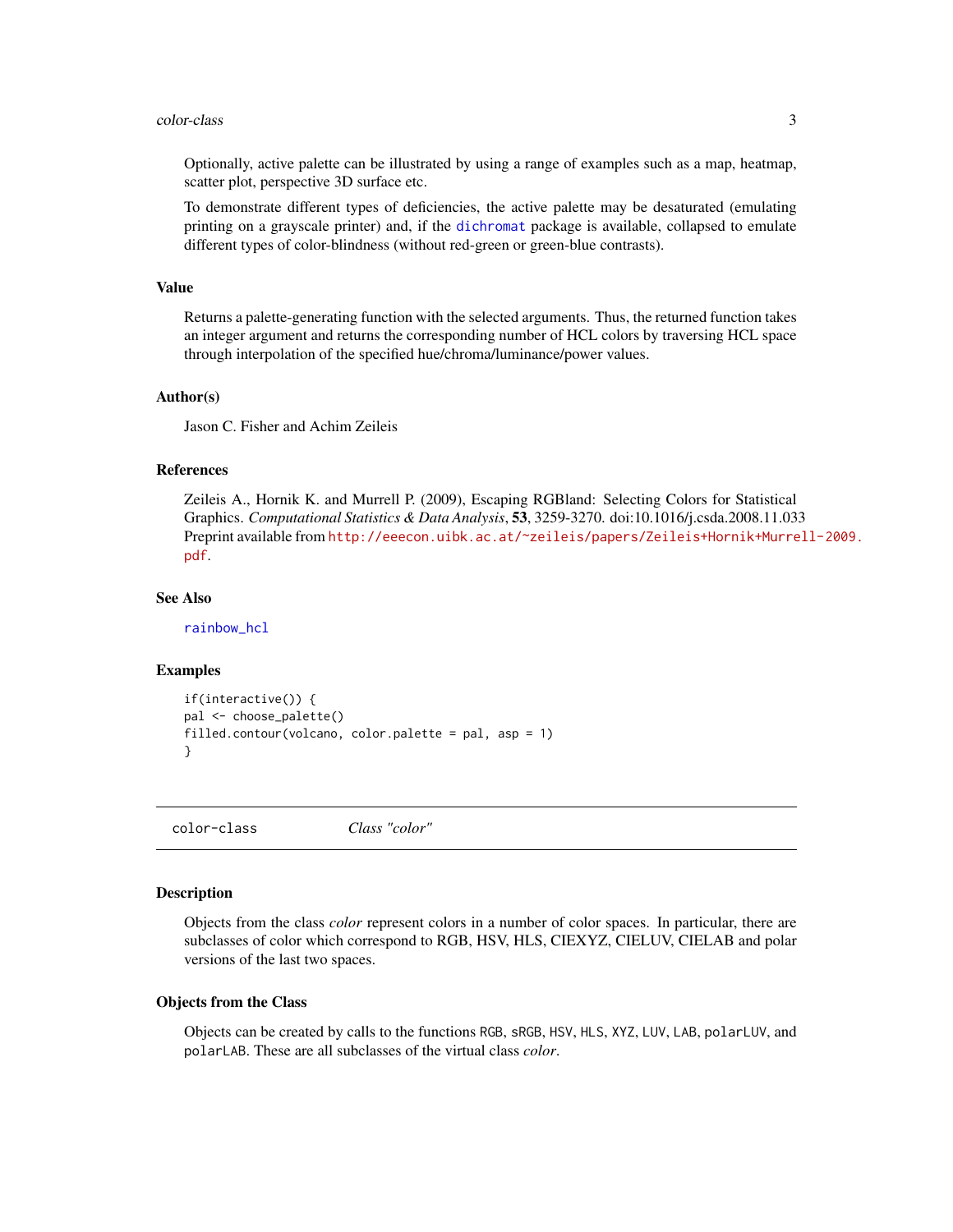#### <span id="page-3-0"></span>**Slots**

coords: An object of class "matrix".

### Methods

```
\int signature(x = "color"): This method makes it possible to take subsets of a vector of colors.
coerce signature(from = "color", to = "RGB"): convert a color vector to RGB.
coerce signature(from = "color", to = "sRGB"): convert a color vector to sRGB.
coerce signature(from = "color", to = "XYZ"): convert a color vector to XYZ.
coerce signature(from = "color", to = "LAB"): convert a color vector to LAB.
coerce signature(from = "color", to = "polarLAB"): convert a color vector to polarLAB.
coerce signature(from = "color", to = "HSV"): convert a color vector to HSV.
coerce signature(from = "color", to = "HLS"): convert a color vector to HLS.
coerce signature(from = "color", to = "LUV"): convert a color vector to LUV.
coerce signature(from = "color", to = "polarLUV"): convert a color vector to polarLUV.
coords signature(color = "color"): extract the color coordinates from a color vector.
plot signature(x = "color"): plot a color vector
show signature(object = "color"): show a color vector.
```
#### Author(s)

Ross Ihaka

#### See Also

[RGB](#page-19-1), [XYZ](#page-22-1), [HSV](#page-8-1), [HLS](#page-7-1), [LAB](#page-9-1), [polarLAB](#page-12-1), [LUV](#page-10-1), [polarLUV](#page-13-1), [mixcolor](#page-11-1).

#### Examples

```
x = RGB(runif(1000), runif(1000), runif(1000))plot(as(x, "LUV"))
```
coords *Extract the numerical coordinates of a color*

#### Description

This function returns a matrix with three columns which give the coordinates of a color in its natural color space.

#### Usage

coords(color)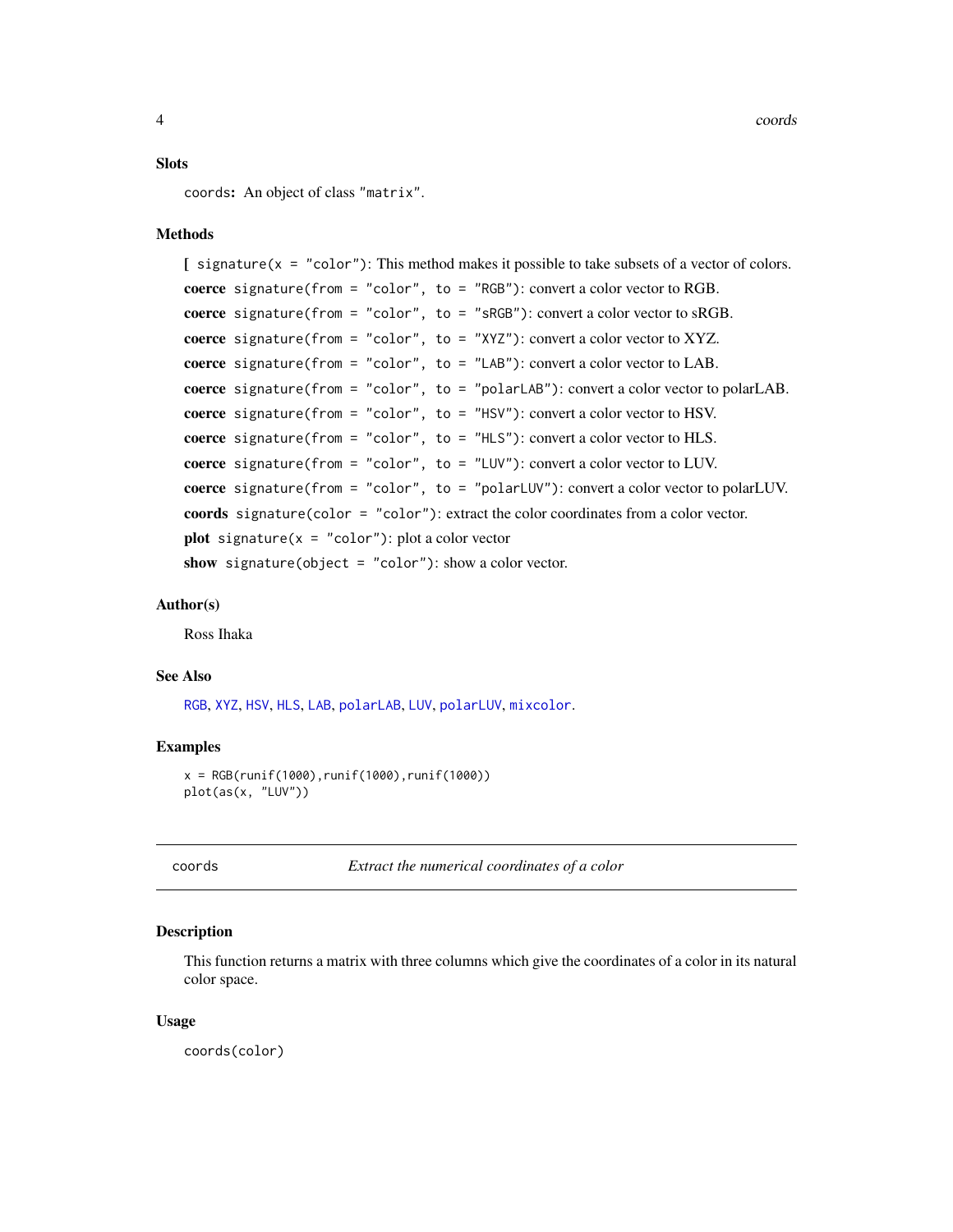#### <span id="page-4-0"></span>desaturate 5 and 5 and 5 and 5 and 5 and 5 and 5 and 5 and 5 and 5 and 5 and 5 and 5 and 5 and 5 and 5 and 5 and 5 and 5 and 5 and 5 and 5 and 5 and 5 and 5 and 5 and 5 and 5 and 5 and 5 and 5 and 5 and 5 and 5 and 5 and 5

#### Arguments

color A color.

# Value

A numeric matrix giving the coordinates of the color.

#### Author(s)

Ross Ihaka.

# See Also

[RGB](#page-19-1), [XYZ](#page-22-1), [LAB](#page-9-1), [polarLAB](#page-12-1), [LUV](#page-10-1), [polarLUV](#page-13-1), [mixcolor](#page-11-1).

#### Examples

 $x \leq -$  RGB $(1, 0, 0)$ coords(as(x, "HSV"))

desaturate *Desaturate Colors by Chroma Removal in HCL Space*

#### Description

Transform a vector of given colors to the corresponding colors with chroma removed (collapsed to zero) in HCL space.

#### Usage

desaturate(col)

#### Arguments

col vector of any of the three kind of R colors, i.e., either a color name (an element of [colors](#page-0-0)), a hexadecimal string of the form "#rrggbb" or "#rrggbbaa" (see [rgb](#page-0-0)), or an integer i meaning palette()[i].

#### Details

Given colors are first transformed to RGB (either using [hex2RGB](#page-6-1) or [col2rgb](#page-0-0)) and then to HCL ([polarLUV](#page-13-1)). In HCL, chroma is removed (i.e., collapsed to zero) and then the color is transformed back to a hexadecimal string.

# Value

A character vector with (s)RGB codings of the colors in the palette.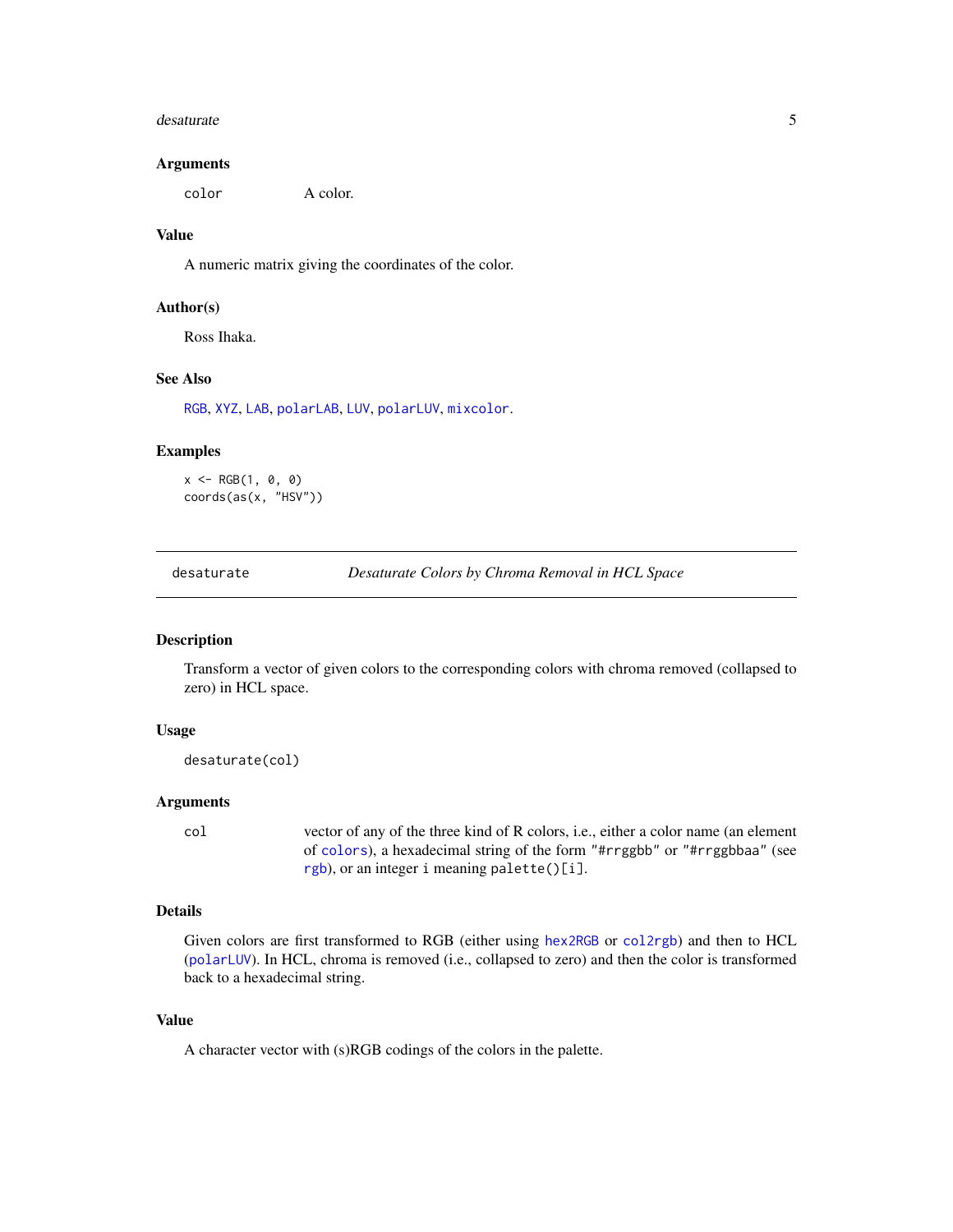# <span id="page-5-0"></span>Author(s)

Achim Zeileis <Achim.Zeileis@R-project.org>

# See Also

[polarLUV](#page-13-1), [hex](#page-5-1)

# Examples

```
## rainbow of colors and their desaturated counterparts
rainbow_hcl(12)
desaturate(rainbow_hcl(12))
## convenience demo function
wheel \leq function(col, radius = 1, ...)
  pie(rep(1, length(col)), col = col, radius = radius, ...)## compare base and colorspace palettes
## (in color and desaturated)
par(max = rep(0, 4), mfrow = c(2, 2))## rainbow color wheel
wheel(rainbow_hcl(12))
wheel(rainbow(12))
wheel(desaturate(rainbow_hcl(12)))
wheel(desaturate(rainbow(12)))
```
#### <span id="page-5-1"></span>hex *Convert Colors To Hexadecimal Strings*

#### Description

This functions converts "color" objects into hexadecimal strings.

# Usage

```
hex(from, gamma = NULL, fixup = FALSE)
```
#### Arguments

| from  | The color object to be converted.                                                                                                            |
|-------|----------------------------------------------------------------------------------------------------------------------------------------------|
| gamma | Deprecated.                                                                                                                                  |
| fixup | Should the color be corrected to a valid RGB value before correction. The de-<br>fault is to convert out-of-gamut colors to the string "NA". |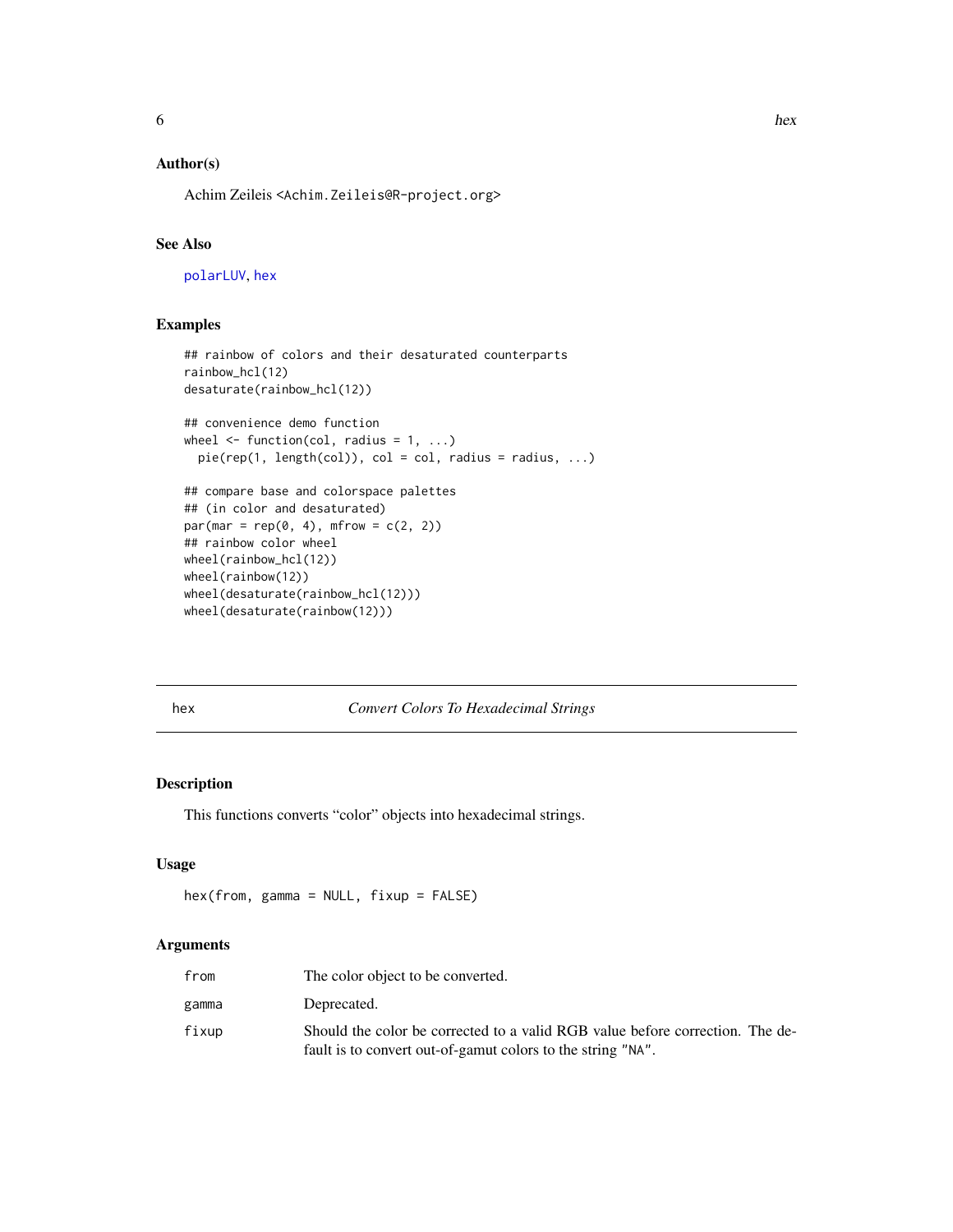#### <span id="page-6-0"></span>hex2RGB 7 and 2008 and 2008 and 2008 and 2008 and 2008 and 2008 and 2008 and 2008 and 2008 and 2008 and 2008 and 2008 and 2008 and 2008 and 2008 and 2008 and 2008 and 2008 and 2008 and 2008 and 2008 and 2008 and 2008 and 2

# Details

The color objects are first converted to sRGB color objects. They are then multiplied by 255 and rounded to obtain an integer value. These values are then converted to hexadecimal strings of the form "#RRGGBB" and suitable for use as color descriptions for R graphics. Out of gamut values are either corrected to valid RGB values by translating the the individual primary values so that they lie between 0 and 255.

# Value

A vector of character strings.

#### Author(s)

Ross Ihaka

# See Also

[hex2RGB](#page-6-1), [RGB](#page-19-1), [sRGB](#page-20-1), [HSV](#page-8-1), [XYZ](#page-22-1), [LAB](#page-9-1), [polarLAB](#page-12-1), [LUV](#page-10-1), [polarLUV](#page-13-1).

#### Examples

```
hsv = HSV(seq(0, 360, length = 7)[-7], 1, 1)hsv
hex(hsv)
barplot(rep(1,6), col = hex(hsv))
```
<span id="page-6-1"></span>hex2RGB *Convert Hexadecimal Color Specifications To RGB Objects*

# Description

This function takes a vector of strings of the form "#RRGGBB" (hexadecimal color descriptions) into RGB objects.

#### Usage

hex2RGB(x, gamma = FALSE)

#### Arguments

| x     | a vector of hexadecimal color descriptions. |
|-------|---------------------------------------------|
| gamma | Whether to apply gamma-correction.          |

# Details

This function converts device dependent color descriptions of the form "#RRGGBB" into sRGB color descriptions (linearized if gamma is TRUE).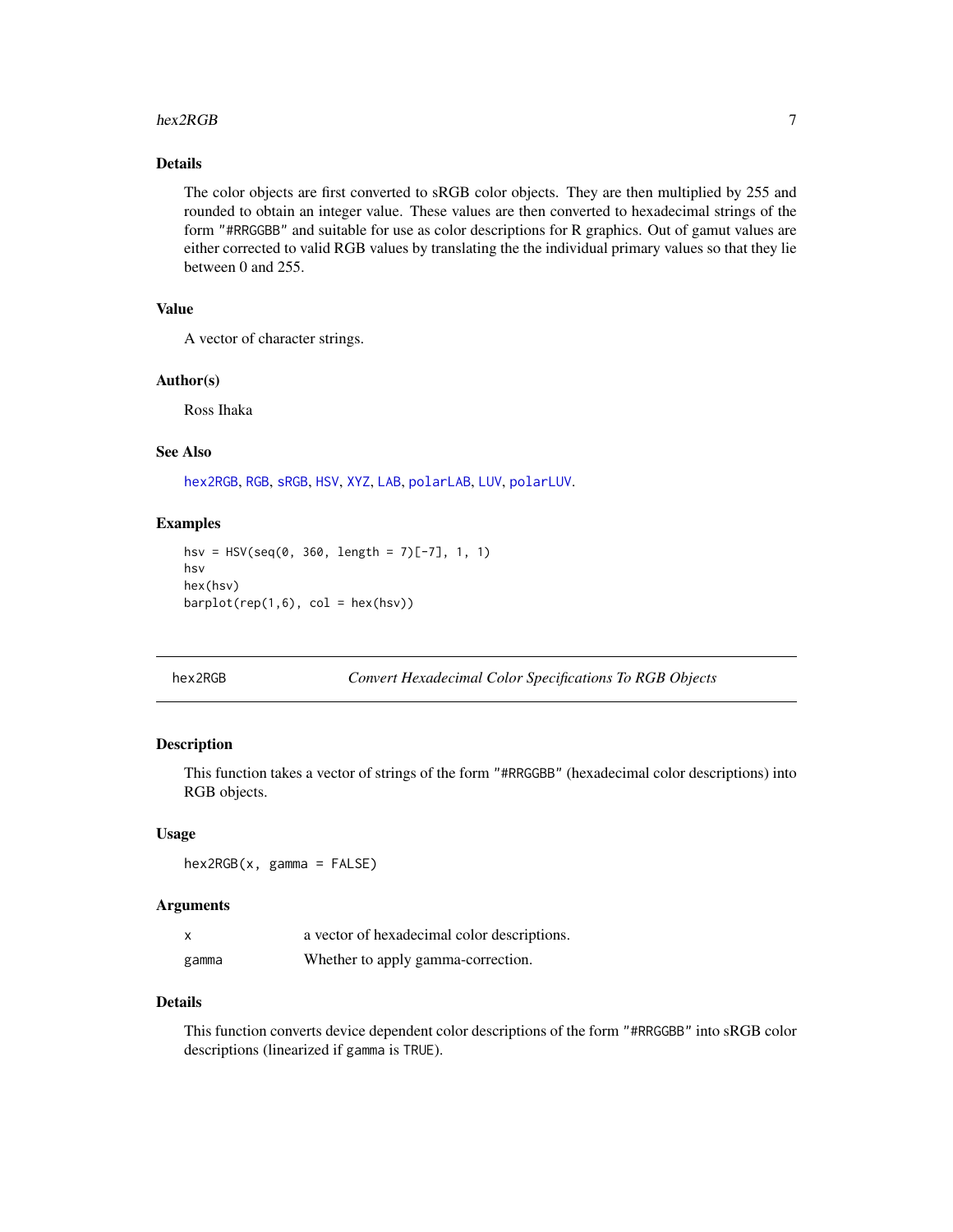# <span id="page-7-0"></span>Value

An RGB object describing the colors.

# Author(s)

Ross Ihaka

# See Also

[hex](#page-5-1), [RGB](#page-19-1), [sRGB](#page-20-1), [HSV](#page-8-1), [XYZ](#page-22-1), [polarLAB](#page-12-1), [LUV](#page-10-1), [polarLUV](#page-13-1).

# Examples

hex2RGB(c("#FF0000","#00FF00", "#0000FF"))

<span id="page-7-1"></span>

HLS *Create HLS Colors*

#### Description

This function creates colors of class HLS; a subclass of the virtual "color" class.

#### Usage

HLS(H, L, S, names)

## Arguments

| H.L.S | These arguments give the hue, lightness, and saturation of the colors. The values<br>can be provided in separate H, L and S vectors or in a three-column matrix passed<br>as H. |
|-------|---------------------------------------------------------------------------------------------------------------------------------------------------------------------------------|
| names | A vector of names for the colors (by default the row names of H are used).                                                                                                      |

# Details

This function creates colors in the HLS color space which corresponds to the standard sRGB color space (IEC standard 61966). The hues should lie between between 0 and 360, and the lightness and saturations should lie between 0 and 1.

# Value

An object of class "HLS" which inherits from class "color."

# Author(s)

Ross Ihaka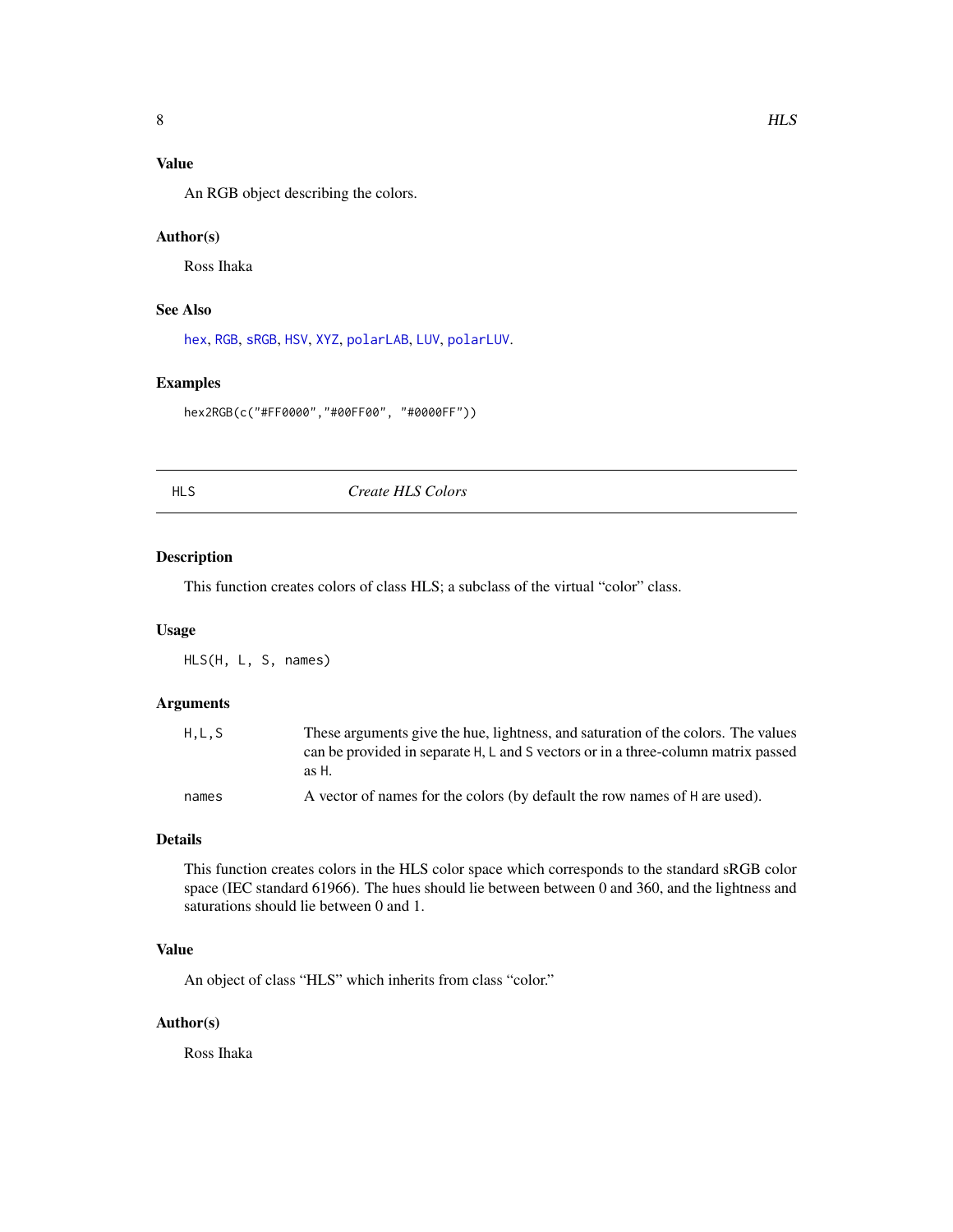#### <span id="page-8-0"></span> $\mathbf{H}$ SV 9

# References

<www.srgb.com>

# See Also

[RGB](#page-19-1), [XYZ](#page-22-1), [LAB](#page-9-1), [polarLAB](#page-12-1), [LUV](#page-10-1), [polarLUV](#page-13-1).

# Examples

```
# A rainbow of full-intensity hues
HLS(seq(0, 360, length=13)[-13], 0.5, 1)
```
<span id="page-8-1"></span>HSV *Create HSV Colors*

#### Description

This function creates colors of class HSV; a subclass of the virtual "color" class.

# Usage

HSV(H, S, V, names)

# Arguments

| H.S.V | These arguments give the hue, saturation and value of the colors. The values can |
|-------|----------------------------------------------------------------------------------|
|       | be provided in separate H, S and V vectors or in a three-column matrix passed as |
|       |                                                                                  |
| names | A vector of names for the colors (by default the row names of H are used).       |

#### Details

This function creates colors in the HSV color space which corresponds to the standard sRGB color space (IEC standard 61966). The hues should lie between between 0 and 360, and the saturations and values should lie between 0 and 1.

#### Value

An object of class "HSV" which inherits from class "color."

# Author(s)

Ross Ihaka

#### References

<www.srgb.com>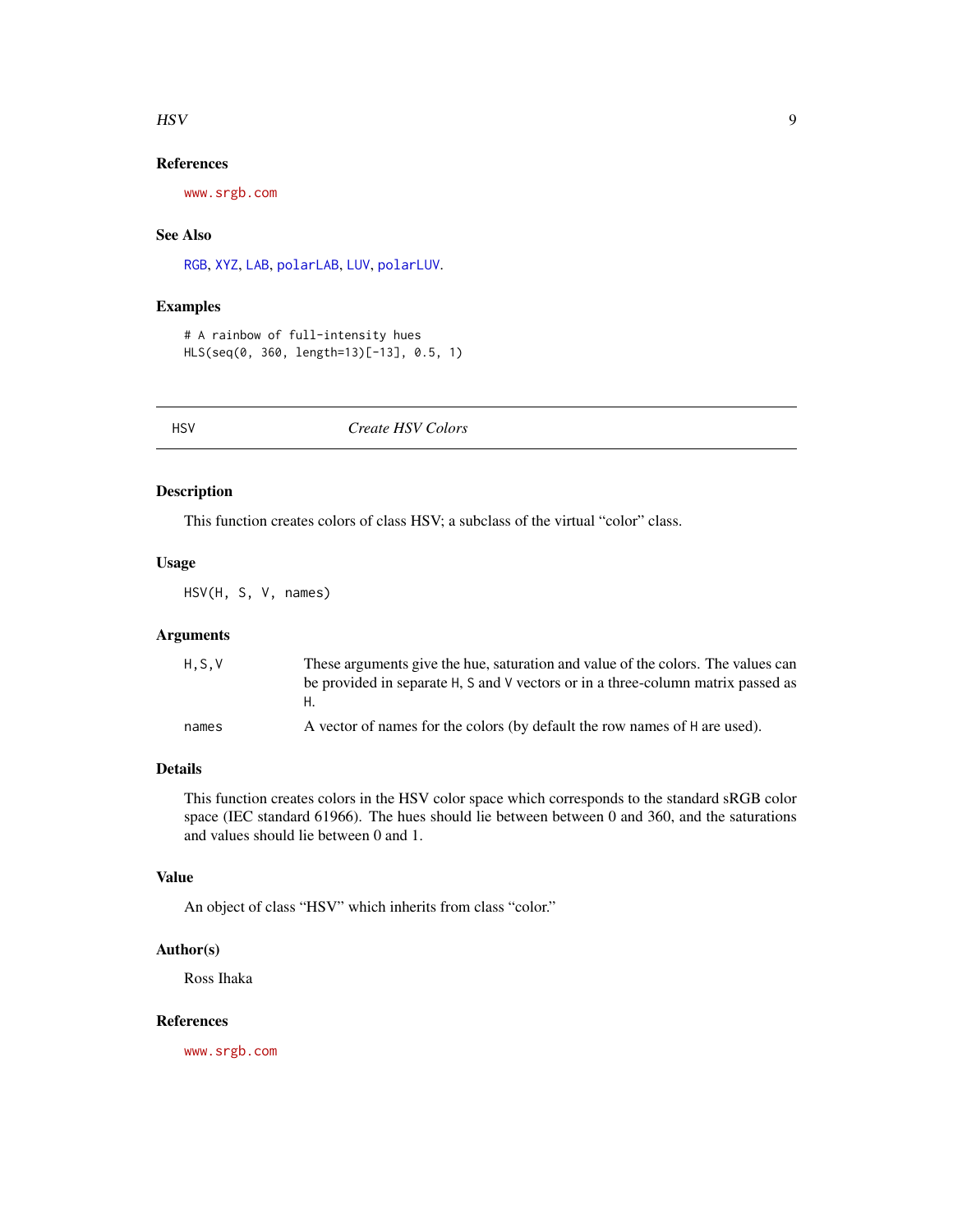# <span id="page-9-0"></span>See Also

[RGB](#page-19-1), [XYZ](#page-22-1), [LAB](#page-9-1), [polarLAB](#page-12-1), [LUV](#page-10-1), [polarLUV](#page-13-1).

# Examples

```
# A rainbow of full-intensity hues
HSV(seq(0, 360, length=13)[-13], 1, 1)
```
<span id="page-9-1"></span>LAB *Create LAB Colors*

# Description

This function creates colors of class "LAB"; a subclass of the virtual "color" class.

### Usage

LAB(L, A, B, names)

#### Arguments

| L.A.B | these arguments give the L, A and B coordinates of the colors. The values can    |
|-------|----------------------------------------------------------------------------------|
|       | be provided in separate L, A and B vectors or in a three-column matrix passed as |
| names | a vector of names for the colors (by default the row names of L are used).       |

# Details

The L, A and B values give the coordinates of the colors in the CIE  $L^* a^* b^*$  space. This is a transformation of the 1931 CIE XYZ space which attempts to produce perceptually based axes. Luminance takes values between 0 and 100, and the other coordinates take values between -100 and 100. The a and b coordinates measure positions on green/red and blue/yellow axes.

#### Value

An object of class "LAB" which inherits from class "color."

#### Author(s)

Ross Ihaka

# See Also

[RGB](#page-19-1), [HSV](#page-8-1), [XYZ](#page-22-1), [LAB](#page-9-1), [polarLAB](#page-12-1), [LUV](#page-10-1), [polarLUV](#page-13-1).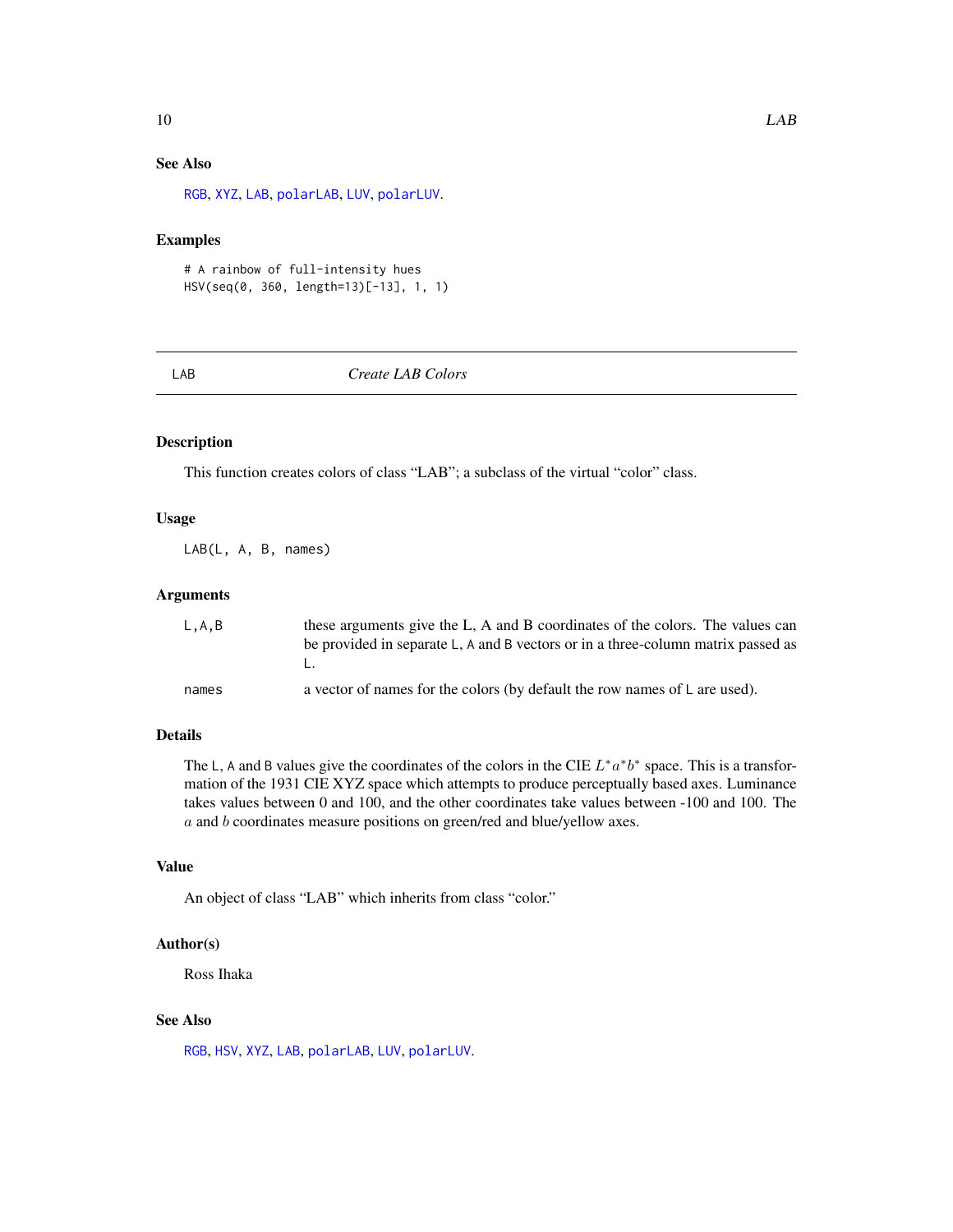#### <span id="page-10-0"></span> $LUV$  11

# Examples

```
## Show the LAB space
set.seed(1)
x <- RGB(runif(1000), runif(1000), runif(1000))
y \leftarrow as(x, "LAB")head(x)
head(y)
plot(y)
```
<span id="page-10-1"></span>LUV *Create LUV Colors*

# Description

This function creates colors of class "LUV"; a subclass of the virtual "color" class.

# Usage

LUV(L, U, V, names)

# Arguments

| L,U,V | these arguments give the L, U and V coordinates of the colors. The values can    |
|-------|----------------------------------------------------------------------------------|
|       | be provided in separate L, U and V vectors or in a three-column matrix passed as |
|       |                                                                                  |
| names | a vector of names for the colors (by default the row names of L are used).       |

# Details

The L, U and V values give the coordinates of the colors in the CIE (1976)  $L^*u^*v^*$  space. This is a transformation of the 1931 CIE XYZ space which attempts to produce perceptually based axes. Luminance takes values between 0 and 100, and the other coordinates take values between -100 and 100. The *a* and *b* coordinates measure positions on green/red and blue/yellow axes.

#### Value

An object of class "LUV" which inherits from class "color."

#### Author(s)

Ross Ihaka

# See Also

[RGB](#page-19-1), [HSV](#page-8-1), [XYZ](#page-22-1), [LAB](#page-9-1), [polarLAB](#page-12-1), [polarLUV](#page-13-1).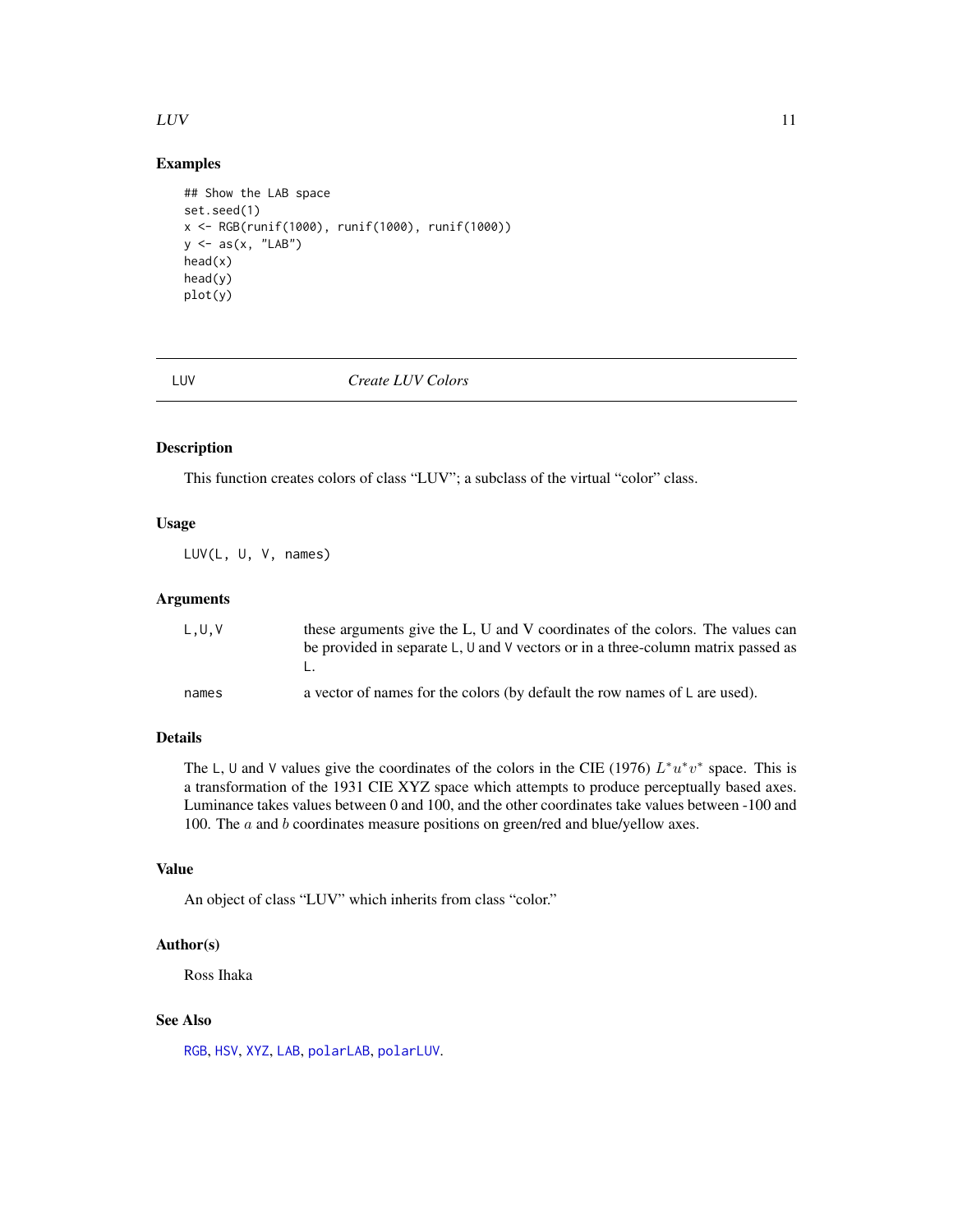#### <span id="page-11-0"></span>12 mixcolor

# Examples

```
## Show the LUV space
set.seed(1)
x <- RGB(runif(1000), runif(1000), runif(1000))
y \leftarrow as(x, "LUV")head(x)
head(y)
plot(y)
```
<span id="page-11-1"></span>mixcolor *Compute the convex combination of two colors*

# Description

This function can be used to compute the result of color mixing (it assumes additive mixing).

# Usage

```
mixcolor(alpha, color1, color2, where = class(color1))
```
# Arguments

| alpha  | The mixed color is obtained by combining an amount 1-alpha of color1 with<br>an amount alpha of color <sub>2</sub> . |
|--------|----------------------------------------------------------------------------------------------------------------------|
| color1 | The first color.                                                                                                     |
| color2 | The second color.                                                                                                    |
| where  | The color space where the mixing is to take place.                                                                   |

#### Value

The mixed color. This is in the color space specified by where.

# Author(s)

Ross Ihaka

# See Also

[RGB](#page-19-1), [HSV](#page-8-1), [XYZ](#page-22-1), [LAB](#page-9-1), [polarLAB](#page-12-1), [LUV](#page-10-1), [polarLUV](#page-13-1).

# Examples

mixcolor(0.5, RGB(1, 0, 0), RGB(0, 1, 0))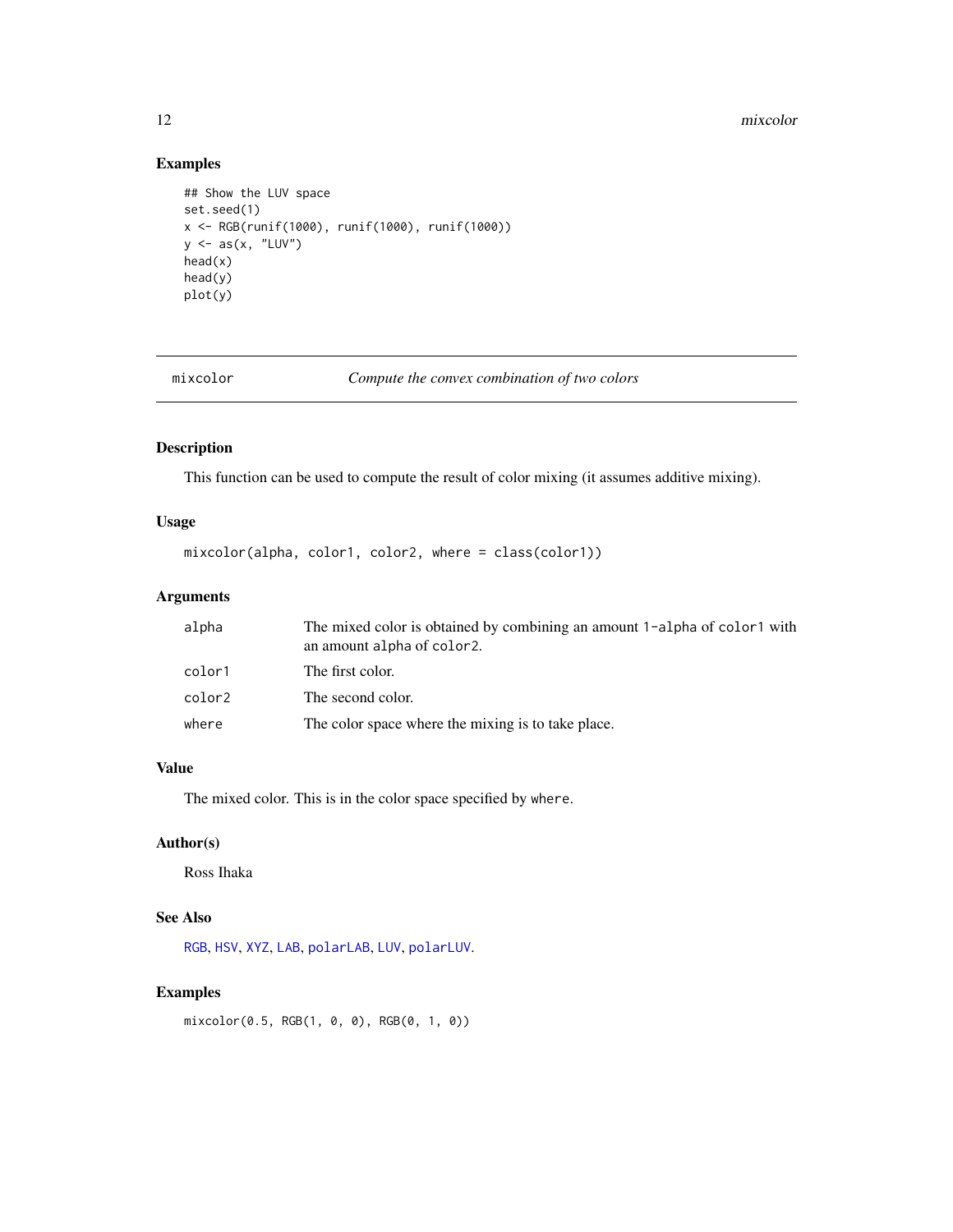<span id="page-12-1"></span><span id="page-12-0"></span>

This function creates colors of class "polarLAB"; a subclass of the virtual "color" class.

## Usage

polarLAB(L, C, H, names)

# Arguments

| L, C, H | these arguments give the L, C and H coordinates of the colors. The values can<br>be provided in separate L, C and H vectors or in a three-column matrix passed as |
|---------|-------------------------------------------------------------------------------------------------------------------------------------------------------------------|
| names   | A vector of names for the colors (by default the row names of L are used).                                                                                        |

#### Details

The polarLAB space is a transformation of the CIE  $L^* a^* b^*$  space so that the a and b values are converted to polar coordinates. The radial component  $C$  measures chroma and the angular coordinate  $H$  is measures hue.

#### Value

An object of class "polarLAB" which inherits from class "color."

## Author(s)

Ross Ihaka

#### See Also

[RGB](#page-19-1), [HSV](#page-8-1), [XYZ](#page-22-1), [LAB](#page-9-1), [polarLAB](#page-12-1), [LUV](#page-10-1), [polarLUV](#page-13-1).

```
## Show the polarLAB space
set.seed(1)
x <- RGB(runif(1000), runif(1000), runif(1000))
y <- as(x, "polarLAB")
head(x)
head(y)
plot(y)
```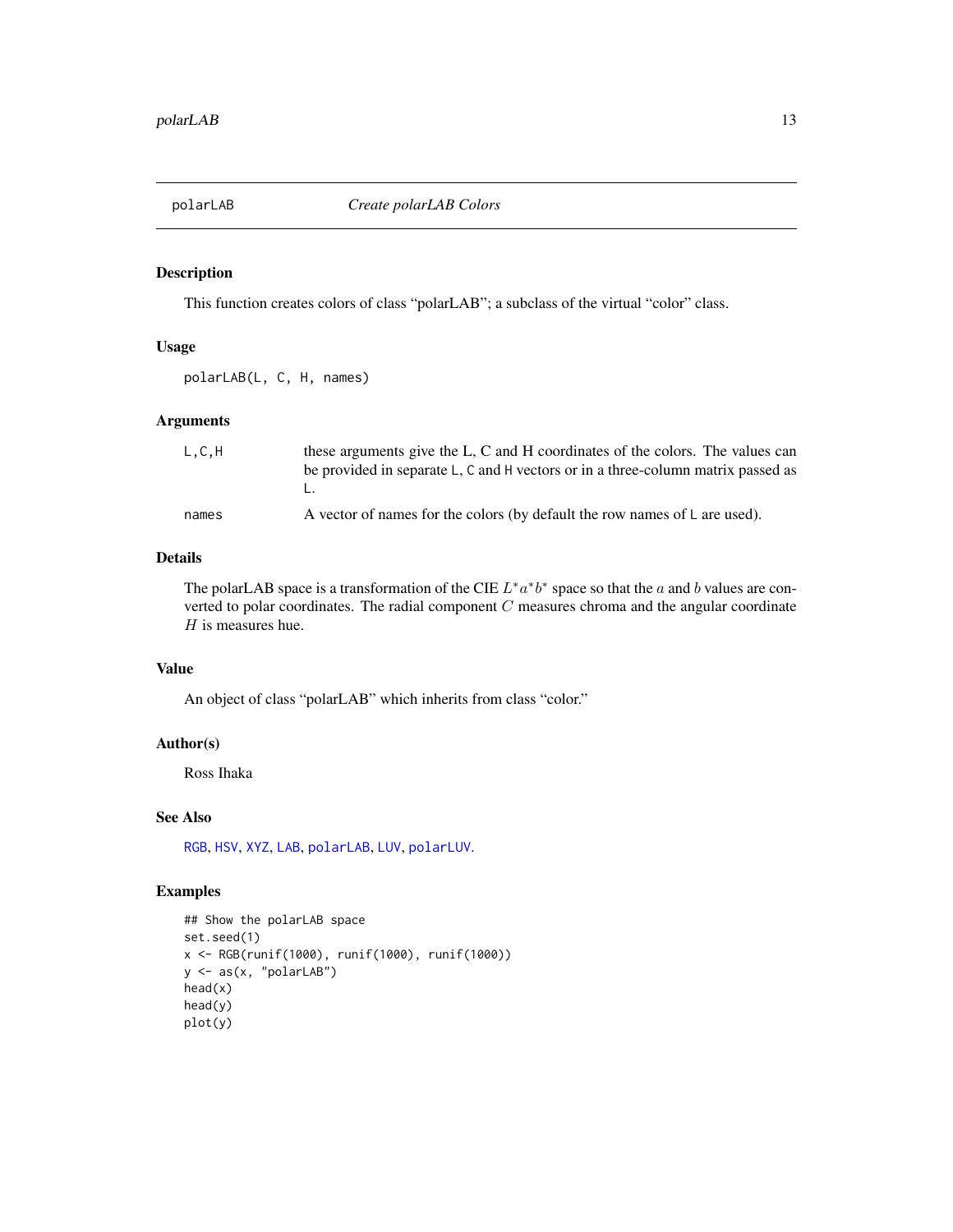<span id="page-13-1"></span><span id="page-13-0"></span>

This function creates colors of class "polarLUV"; a subclass of the virtual "color" class.

## Usage

polarLUV(L, C, H, names)

# Arguments

| L, C, H | these arguments give the L, C and H coordinates of the colors. The values can<br>be provided in separate L, C and H vectors or in a three-column matrix passed as |
|---------|-------------------------------------------------------------------------------------------------------------------------------------------------------------------|
| names   | A vector of names for the colors (by default the row names of L are used).                                                                                        |

#### Details

The polarLUV space is a transformation of the CIE  $L^*u^*u^*$  space so that the u and u values are converted to polar coordinates. The radial component  $C$  measures chroma and the angular coordinate  $H$  is measures hue.

#### Value

An object of class "polarLUV" which inherits from class "color."

## Author(s)

Ross Ihaka

#### See Also

[RGB](#page-19-1), [HSV](#page-8-1), [XYZ](#page-22-1), [LAB](#page-9-1), [polarLAB](#page-12-1), [LUV](#page-10-1), [polarLUV](#page-13-1).

```
## Show the polarLUV space
set.seed(1)
x <- RGB(runif(1000), runif(1000), runif(1000))
y <- as(x, "polarLUV")
head(x)
head(y)
plot(y)
```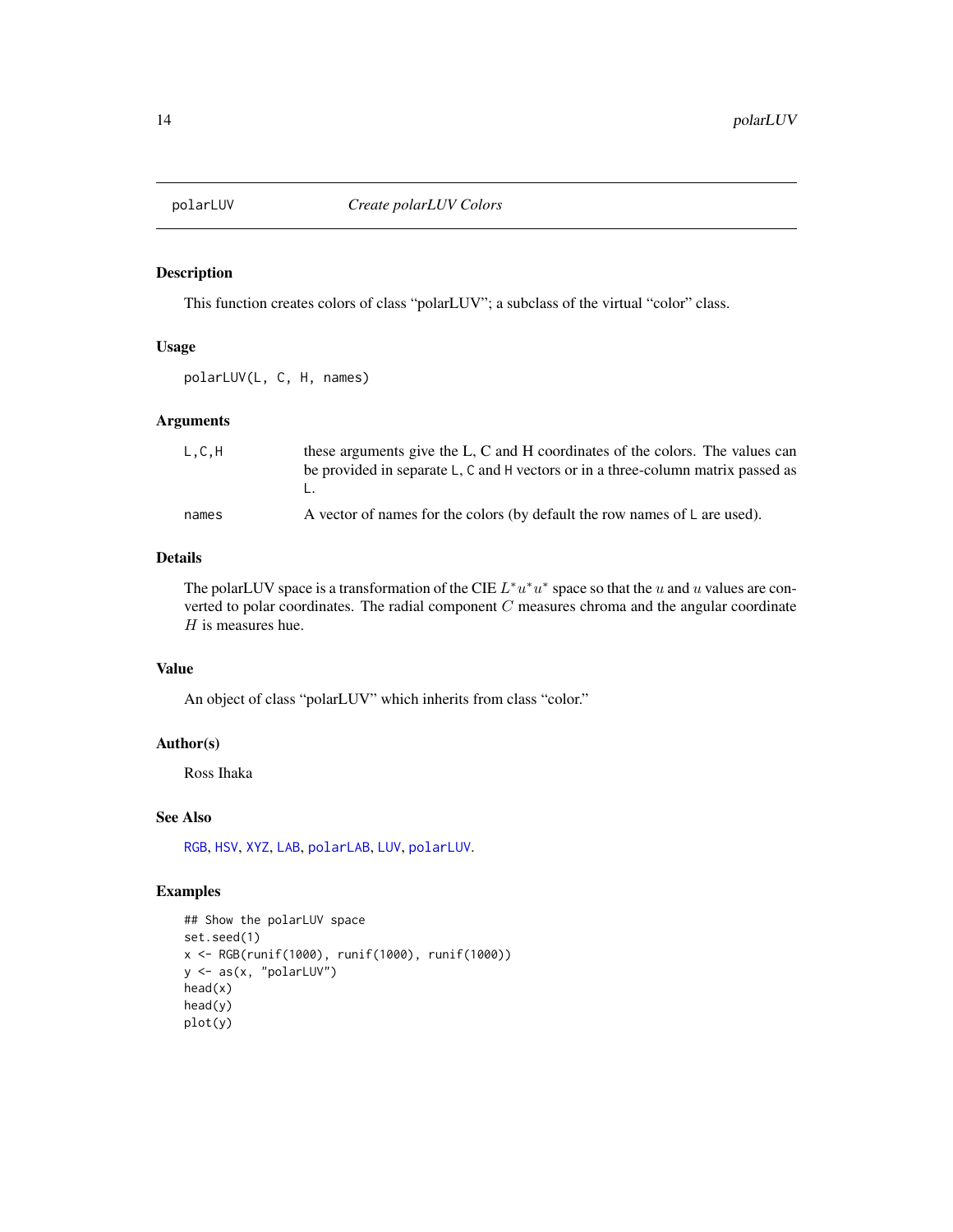<span id="page-14-2"></span><span id="page-14-1"></span><span id="page-14-0"></span>

Color palettes based on the HCL and HSV color spaces.

# Usage

```
rainbow_hcl(n, c = 50, l = 70, start = 0, end = 360*(n-1)/n,
 gamma = NULL, fixup = TRUE, alpha = 1, ...)sequential_hcl(n, h = 260, c. = c(80, 0), l = c(30, 90), power = 1.5,
  gamma = NULL, fixup = TRUE, alpha = 1, ...)
heat_hcl(n, h = c(0, 90), c. = c(100, 30), l = c(50, 90), power = c(1/5, 1),
  gamma = NULL, fixup = TRUE, alpha = 1, ...terrain_hcl(n, h = c(130, 0), c. = c(80, 0), l = c(60, 95), power = c(1/10, 1),
 gamma = NULL, fixup = TRUE, alpha = 1, ...)
diverge_hcl(n, h = c(260, 0), c = 80, l = c(30, 90), power = 1.5,
  gamma = NULL, fixup = TRUE, alpha = 1, ...diverge_hsv(n, h = c(240, 0), s = 1, v = 1, power = 1,
```

```
gamma = NULL, fixup = TRUE, alpha = 1, ...)
```
# Arguments

| n        | the number of colors $(\geq 1)$ to be in the palette.                                                                            |
|----------|----------------------------------------------------------------------------------------------------------------------------------|
| c, c.    | chroma value in the HCL color description.                                                                                       |
| 1        | luminance value in the HCL color description.                                                                                    |
| start    | the hue at which the rainbow begins.                                                                                             |
| end      | the hue at which the rainbow ends.                                                                                               |
| h        | hue value in the HCL or HSV color description, has to be in $[0, 360]$ for HCL<br>and in $[0, 1]$ for HSV colors.                |
| S        | saturation value in the HSV color description.                                                                                   |
| $\vee$   | value value in the HSV color description.                                                                                        |
| power    | control parameter determining how chroma and luminance should be increased<br>$(1 = linear, 2 = quadratic, etc.).$               |
| gamma    | Deprecated.                                                                                                                      |
| fixup    | logical. Should the color be corrected to a valid RGB value before correction?                                                   |
| alpha    | numeric vector of values in the range $[0, 1]$ for alpha transparency channel $(0, 1)$<br>means transparent and 1 means opaque). |
| $\cdots$ | Other arguments passed to hex.                                                                                                   |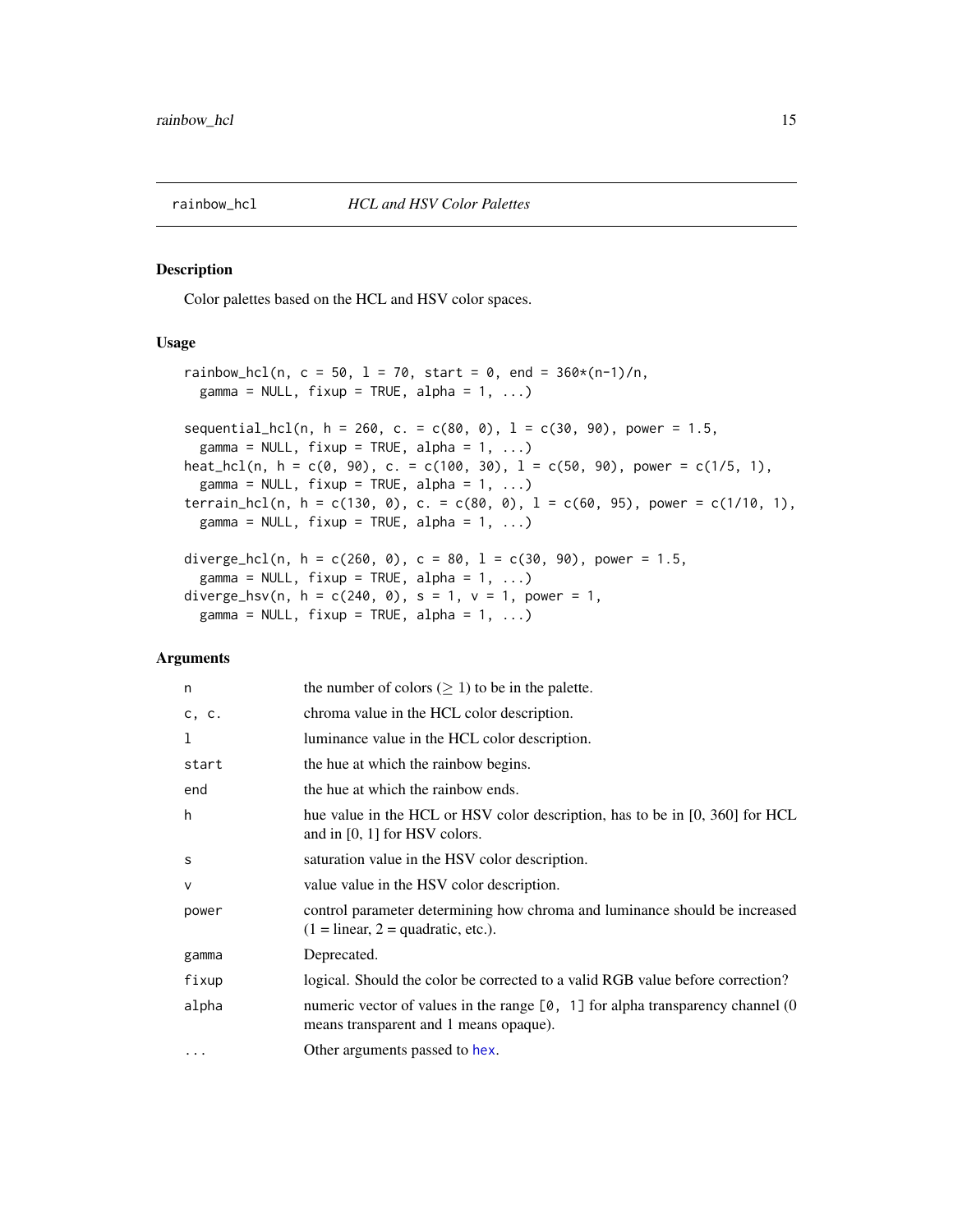#### <span id="page-15-0"></span>Details

All functions compute palettes based on either the HCL ([polarLUV](#page-13-1)) or the HSV ([HSV](#page-8-1)) color space.

rainbow\_hcl computes a rainbow of colors (qualitative palette) defined by different hues given a single value of each chroma and luminance. It corresponds to [rainbow](#page-0-0) which computes a rainbow in HSV space.

sequential\_hcl gives a sequential palette starting at the full color HCL(h, c[1], 1[1]) through to a light color HCL(h, c[2], l[2]) by interpolation.

diverge\_hcl and diverge\_hsv, compute a set of colors diverging from a neutral center (gray or white, without color) to two different extreme colors (blue and red by default). This is similar to [cm.colors](#page-0-0). For the diverging HSV colors, two hues h are needed, a maximal saturation s and a fixed value v. The saturation is then varied to obtain the diverging colors. For the diverging HCL colors, again two hues h are needed, a maximal chroma c and two luminances l. The colors are then created by an interpolation between the full color  $HCL(h[1], c, 1[1]),$  a neutral color  $HCL(h,$  $(0, 1[2])$  and the other full color HCL(h[2], c, 1[1]).

The palette heat\_hcl gives an implementation of [heat.colors](#page-0-0) in HCL space. By default, it goes from a red to a yellow hue, while simultaneously going to lighter colors (i.e., increasing luminance) and reducing the amount of color (i.e., decreasing chroma). The terrain\_hcl palette simply calls heat\_hcl with different parameters, providing colors similar in spirit to terrain.colors. The lighter colors are not strictly HCL colors, though.

#### Value

A character vector with (s)RGB codings of the colors in the palette.

#### Author(s)

Achim Zeileis <Achim.Zeileis@R-project.org>

#### References

Zeileis A., Hornik K. and Murrell P. (2009), Escaping RGBland: Selecting Colors for Statistical Graphics. *Computational Statistics & Data Analysis*, 53, 3259-3270. doi:10.1016/j.csda.2008.11.033 Preprint available from [http://eeecon.uibk.ac.at/~zeileis/papers/Zeileis+Hornik+Murre](http://eeecon.uibk.ac.at/~zeileis/papers/Zeileis+Hornik+Murrell-2009.pdf)ll-2009. [pdf](http://eeecon.uibk.ac.at/~zeileis/papers/Zeileis+Hornik+Murrell-2009.pdf).

#### See Also

[polarLUV](#page-13-1), [HSV](#page-8-1), [hex](#page-5-1)

```
## convenience demo functions
wheel \leq function(col, radius = 1, ...)
 pie(rep(1, length(col)), col = col, radius = radius, ...)pal <- function(col, border = "light gray")
{
 n <- length(col)
```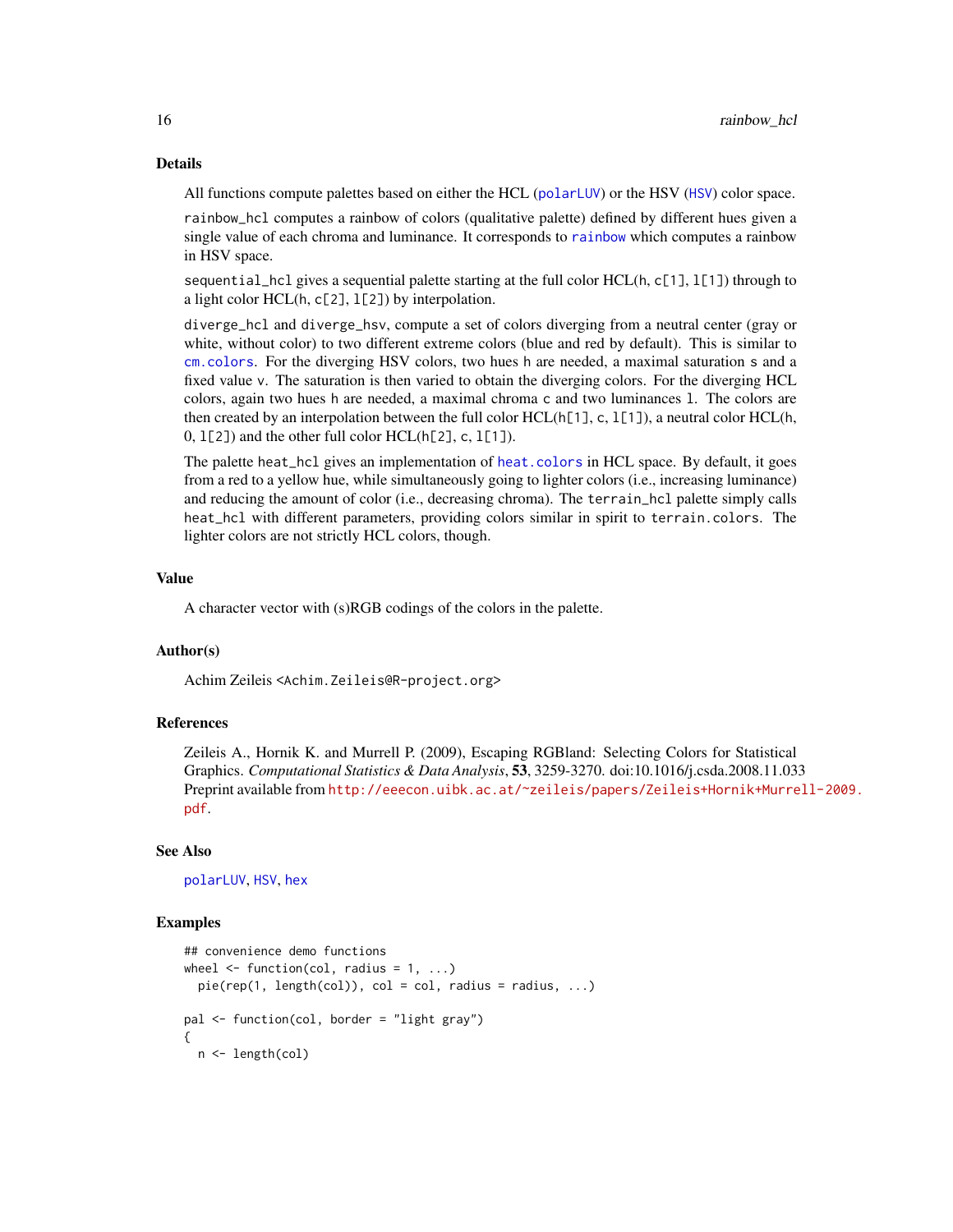```
plot(0, 0, type="n", xlim = c(0, 1), ylim = c(0, 1), axes = FALSE, xlab = "", ylab = "")
 rect(0:(n-1)/n, 0, 1:n/n, 1, col = col, border = border)}
## qualitative palette
wheel(rainbow_hcl(12))
## a few useful diverging HCL palettes
par(mar = rep(\emptyset, 4), mfrow = c(4, 1))
pal(diverge_hcl(7))
pal(diverge_hcl(7, h = c(246, 40), c = 96, l = c(65, 90)))pal(diverge_hcl(7, h = c(130, 43), c = 100, l = c(70, 90)))
pal(diverge_hcl(7, h = c(180, 70), c = 70, l = c(90, 95)))pal(diverge_hcl(7, h = c(180, 330), c = 59, l = c(75, 95)))pal(diverge_hcl(7, h = c(128, 330), c = 98, l = c(65, 90)))pal(diverge_hcl(7, h = c(255, 330), l = c(40, 90)))pal(diverge_hcl(7, c = 100, l = c(50, 90), power = 1))## sequential palettes
pal(sequential_hcl(12))
pal(heat_hcl(12, h = c(0, -100), l = c(75, 40), c = c(40, 80), power = 1))
pal(ternain_hcl(12, c = c(65, 0), l = c(45, 95), power = c(1/3, 1.5)))pal(head_Lhcl(12, c = c(80, 30), l = c(30, 90), power = c(1/5, 1.5)))## compare base and colorspace palettes
## (in color and desaturated)
par(max = rep(0, 4), mfrow = c(2, 2))## rainbow color wheel
wheel(rainbow_hcl(12))
wheel(rainbow(12))
wheel(desaturate(rainbow_hcl(12)))
wheel(desaturate(rainbow(12)))
## diverging red-blue colors
pal(diverge_hsv(7))
pal(diverge_hcl(7, c = 100, l = c(50, 90)))
pal(desaturate(diverge_hsv(7)))
pal(desaturate(diverge_hcl(7, c = 100, l = c(50, 90))))## diverging cyan-magenta colors
pal(cm.colors(7))
pal(diverge_hcl(7, h = c(180, 330), c = 59, l = c(75, 95)))
pal(desaturate(cm.colors(7)))
pal(desature(diverge_hcl(7, h = c(180, 330), c = 59, l = c(75, 95))))## heat colors
pal(heat.colors(12))
pal(heat_hcl(12))
pal(desaturate(heat.colors(12)))
pal(desaturate(heat_hcl(12)))
## terrain colors
pal(terrain.colors(12))
```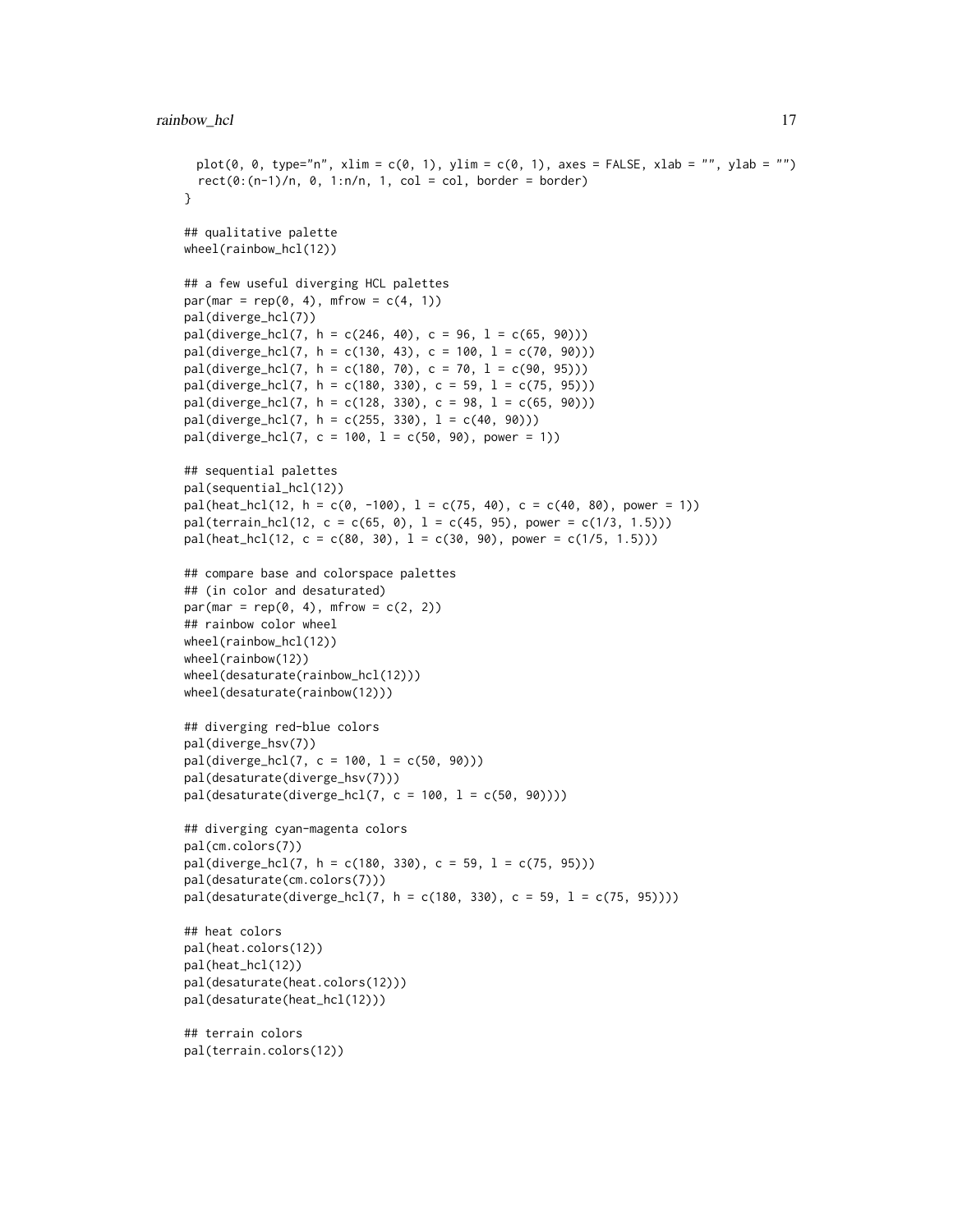<span id="page-17-0"></span>18 readhex reading the state of the state of the state of the state of the state of the state of the state of the state of the state of the state of the state of the state of the state of the state of the state of the stat

```
pal(terrain_hcl(12))
pal(desaturate(terrain.colors(12)))
pal(desaturate(terrain_hcl(12)))
```
<span id="page-17-1"></span>readhex *Read Hexadecimal Color Descriptions*

# Description

This function reads a set of hexadecimal color descriptions from a file and creates a color object containing the corresponding colors.

# Usage

readhex(file = "", class = "RGB")

# Arguments

| file  | The file containing the color descriptions. |
|-------|---------------------------------------------|
| class | The kind of color object to be returned.    |

#### Details

The file is assumed to contain hexadecimal color descriptions of the form #RRGGBB.

#### Value

An color object of the specified class containing the color descriptions.

#### Author(s)

Ross Ihaka.

#### See Also

[writehex](#page-21-1), [readRGB](#page-18-1), [hex2RGB](#page-6-1), [RGB](#page-19-1), [HSV](#page-8-1), [XYZ](#page-22-1), [LAB](#page-9-1), [polarLAB](#page-12-1), [LUV](#page-10-1), [polarLUV](#page-13-1),

```
## Not run:
rgb <- readhex("pastel.txt")
hsv <- readhex("pastel.txt", "HSV")
## End(Not run)
```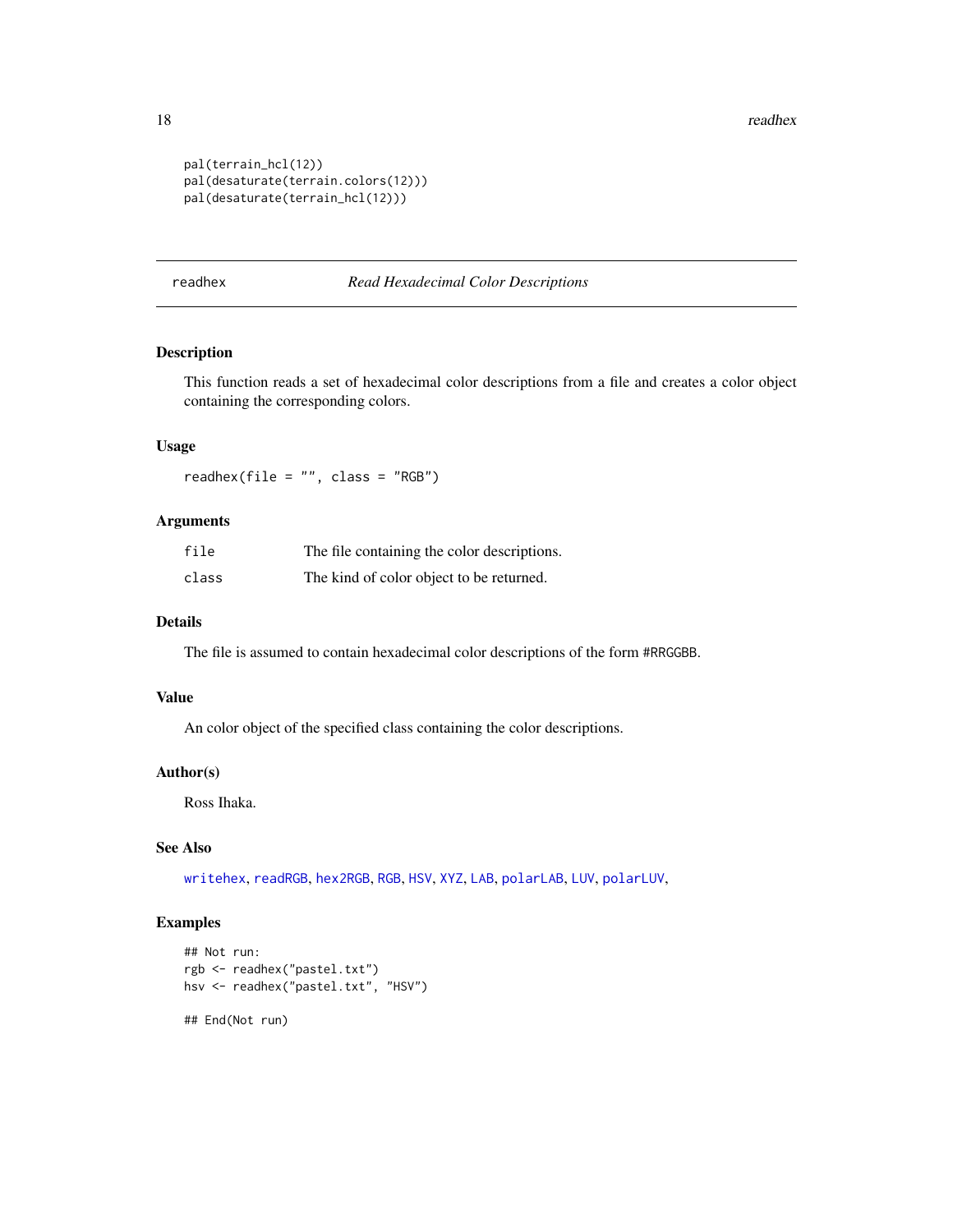<span id="page-18-1"></span><span id="page-18-0"></span>

This function reads a set of RGB color descriptions (of the form written by gcolorsel) from a file and creates a color object containing the corresponding colors.

#### Usage

readRGB(file = "", class = "RGB")

#### Arguments

| file  | The file containing the color descriptions. |
|-------|---------------------------------------------|
| class | The kind of color object to be returned.    |

#### Details

The file is assumed to contain RGB color descriptions consisting of three integer values in the range from 0 to 255 followed by a color name.

#### Value

An color object of the specified class containing the color descriptions.

# Author(s)

Ross Ihaka.

# See Also

[writehex](#page-21-1), [readhex](#page-17-1), [hex2RGB](#page-6-1), [RGB](#page-19-1), [HSV](#page-8-1), [XYZ](#page-22-1), [LAB](#page-9-1), [polarLAB](#page-12-1), [LUV](#page-10-1), [polarLUV](#page-13-1).

```
## Not run:
rgb <- readRGB("pastel.rgb")
hsv <- readRGB("pastel.rgb", "HSV")
## End(Not run)
```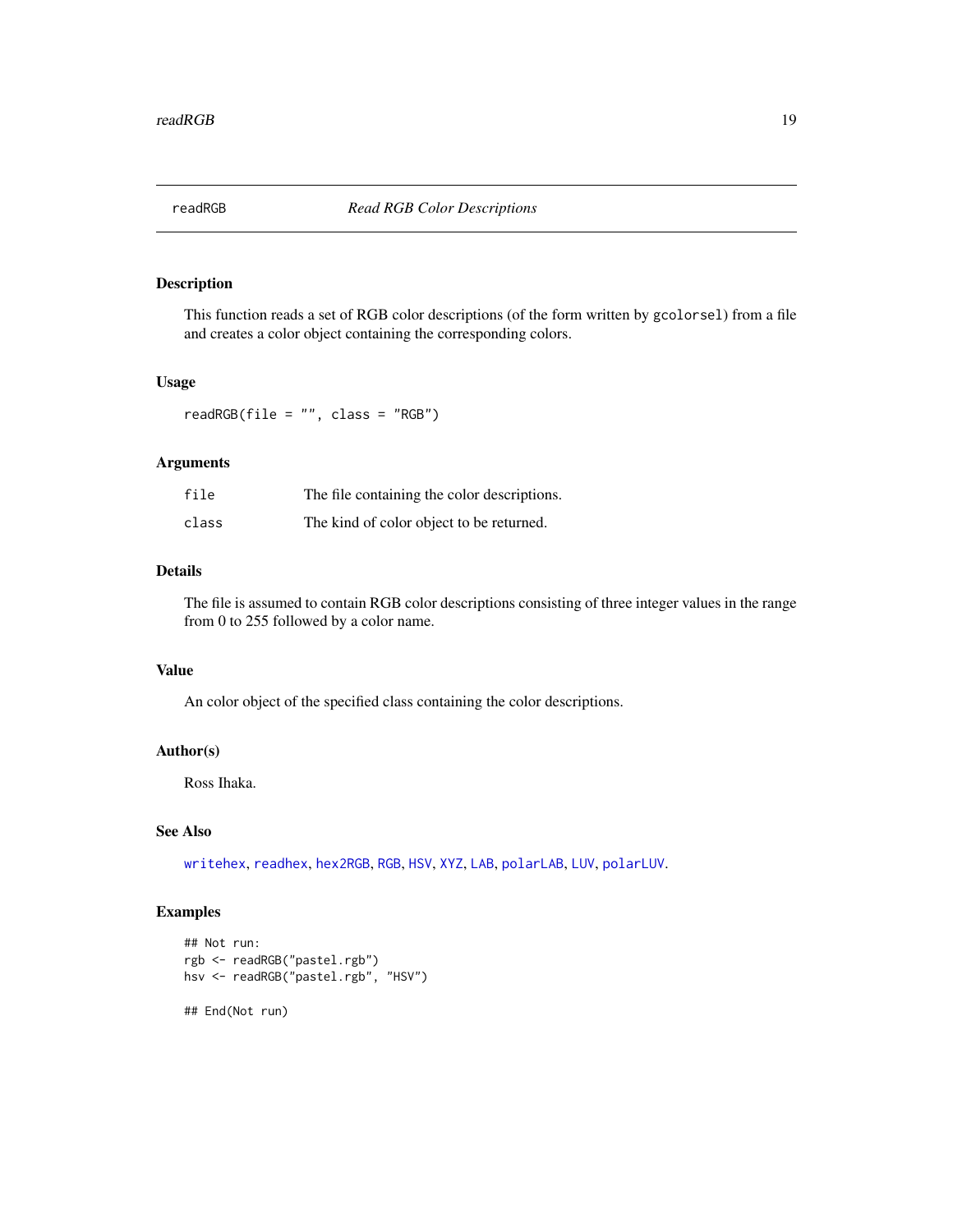This function creates colors of class RGB; a subclass of the virtual "color" class.

# Usage

RGB(R, G, B, names)

# Arguments

| R.G.B | these arguments give the red, green and blue intensities of the colors (the values<br>should lie between 0 and 1). The values can be provided in separate R, G and B<br>vectors or in a three-column matrix passed as R. |
|-------|--------------------------------------------------------------------------------------------------------------------------------------------------------------------------------------------------------------------------|
| names | A vector of names for the colors (by default the row names of R are used).                                                                                                                                               |

# Details

This function creates colors in the linearized sRGB color space (IEC standard 61966).

## Value

An object of class "RGB" which inherits from class "color."

## Author(s)

Ross Ihaka

## References

<www.srgb.com>

# See Also

[sRGB](#page-20-1), [HSV](#page-8-1), [XYZ](#page-22-1), [LAB](#page-9-1), [polarLAB](#page-12-1), [LUV](#page-10-1), [polarLUV](#page-13-1).

```
# Create a random set of colors
set.seed(1)
RGB(R = runif(20), G = runif(20), B = runif(20))
```
<span id="page-19-1"></span><span id="page-19-0"></span>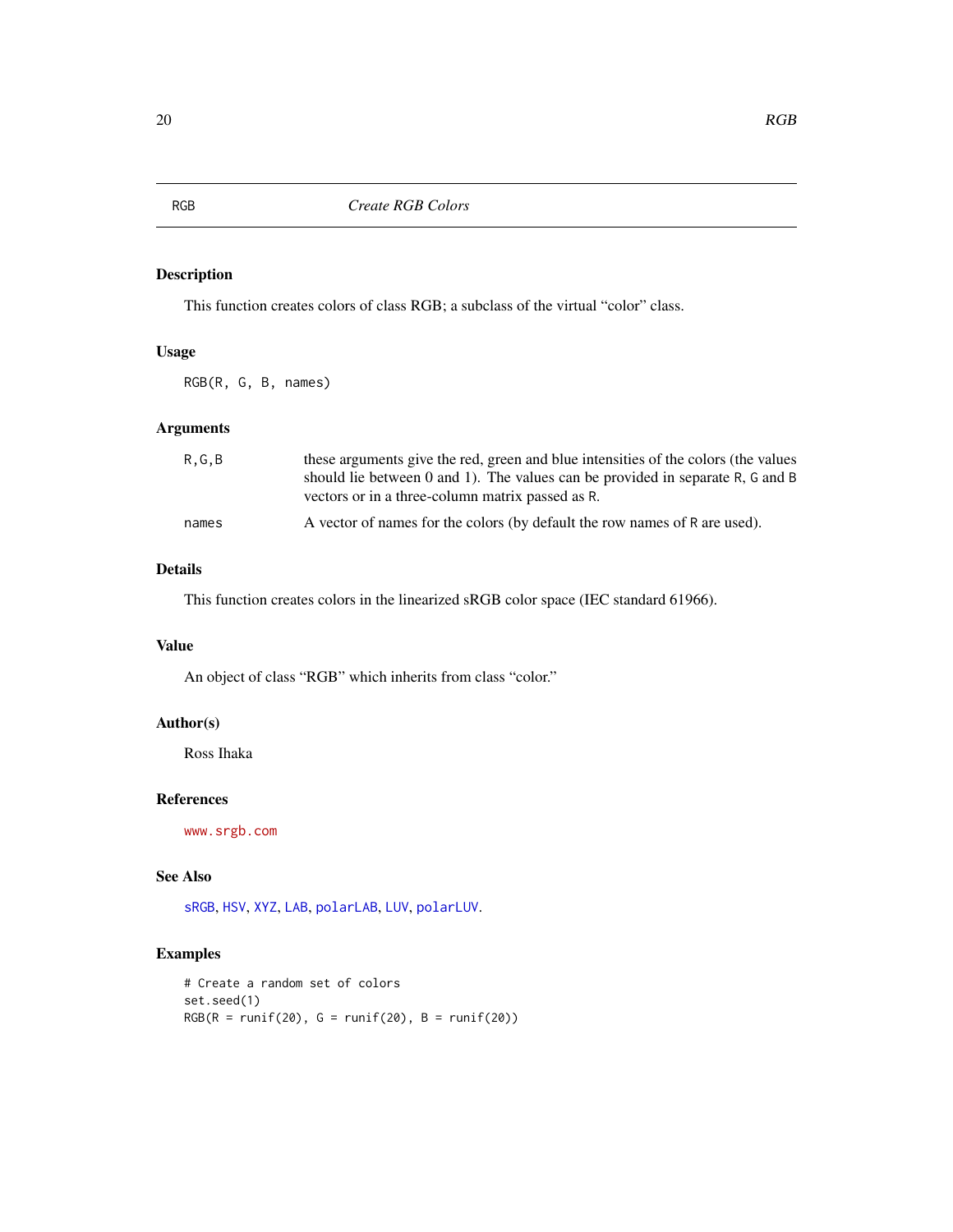<span id="page-20-1"></span><span id="page-20-0"></span>

This function creates colors of class sRGB; a subclass of the virtual "color" class.

# Usage

sRGB(R, G, B, names)

# Arguments

| R.G.B | these arguments give the red, green and blue intensities of the colors (the values<br>should lie between 0 and 1). The values can be provided in separate R, G and B<br>vectors or in a three-column matrix passed as R. |
|-------|--------------------------------------------------------------------------------------------------------------------------------------------------------------------------------------------------------------------------|
| names | A vector of names for the colors (by default the row names of R are used).                                                                                                                                               |

# Details

This function creates colors in the standard sRGB color space (IEC standard 61966).

## Value

An object of class "sRGB" which inherits from class "color."

## Author(s)

Ross Ihaka

## References

<www.srgb.com>

# See Also

[RGB](#page-19-1), [HSV](#page-8-1), [XYZ](#page-22-1), [LAB](#page-9-1), [polarLAB](#page-12-1), [LUV](#page-10-1), [polarLUV](#page-13-1).

```
# Create a random set of colors
set.seed(1)
sRGB(R = runif(20), G = runif(20), B = runif(20))
```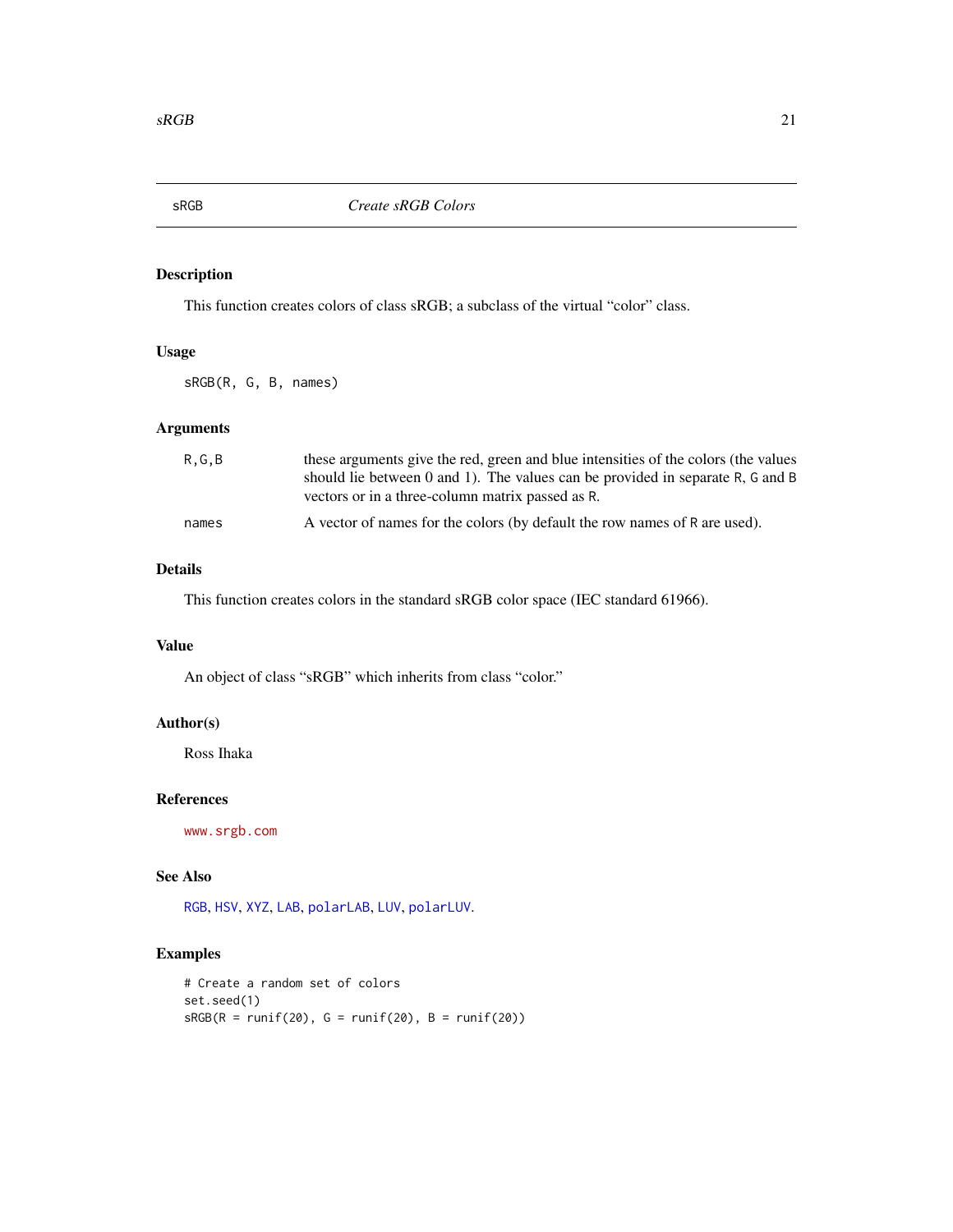<span id="page-21-0"></span>

County polygons for Alabama, Georgia, and South Carolina plus an artifical variable used for coloring.

#### Usage

```
data("USSouthPolygon")
```
#### Format

A data frame with coordinates of the vertices of the county polygons  $(x, y)$  and an artificial variable z constructed for illustrating colored maps.

#### Source

Polygon data taken from maps package of Becker, Wilks, Brownrigg, and Minka (2012). Version 2.2-6. <http://CRAN.R-project.org/package=maps>

# Examples

```
## generate color palette
pal <- diverge_hcl(9)
n <- length(pal)
## draw shaded polygons
plot(0, 0, type = "n", xlab = "", ylab = "", xaxt = "n", yaxt = "n", bty = "n",
  xlim = c(-88.5, -78.6), ylim = c(30.2, 35.2), asp = 1)polygon(USSouthPolygon, col = pal[cut(na.omit(USSouthPolygon$z), breaks = 0:n/n)])
```
<span id="page-21-1"></span>writehex *Write Hexadecimal Color Descriptions*

#### Description

Given a color object, this function writes a file containing the hexadecimal representation of the colors in the object.

#### Usage

writehex $(x,$  file = "")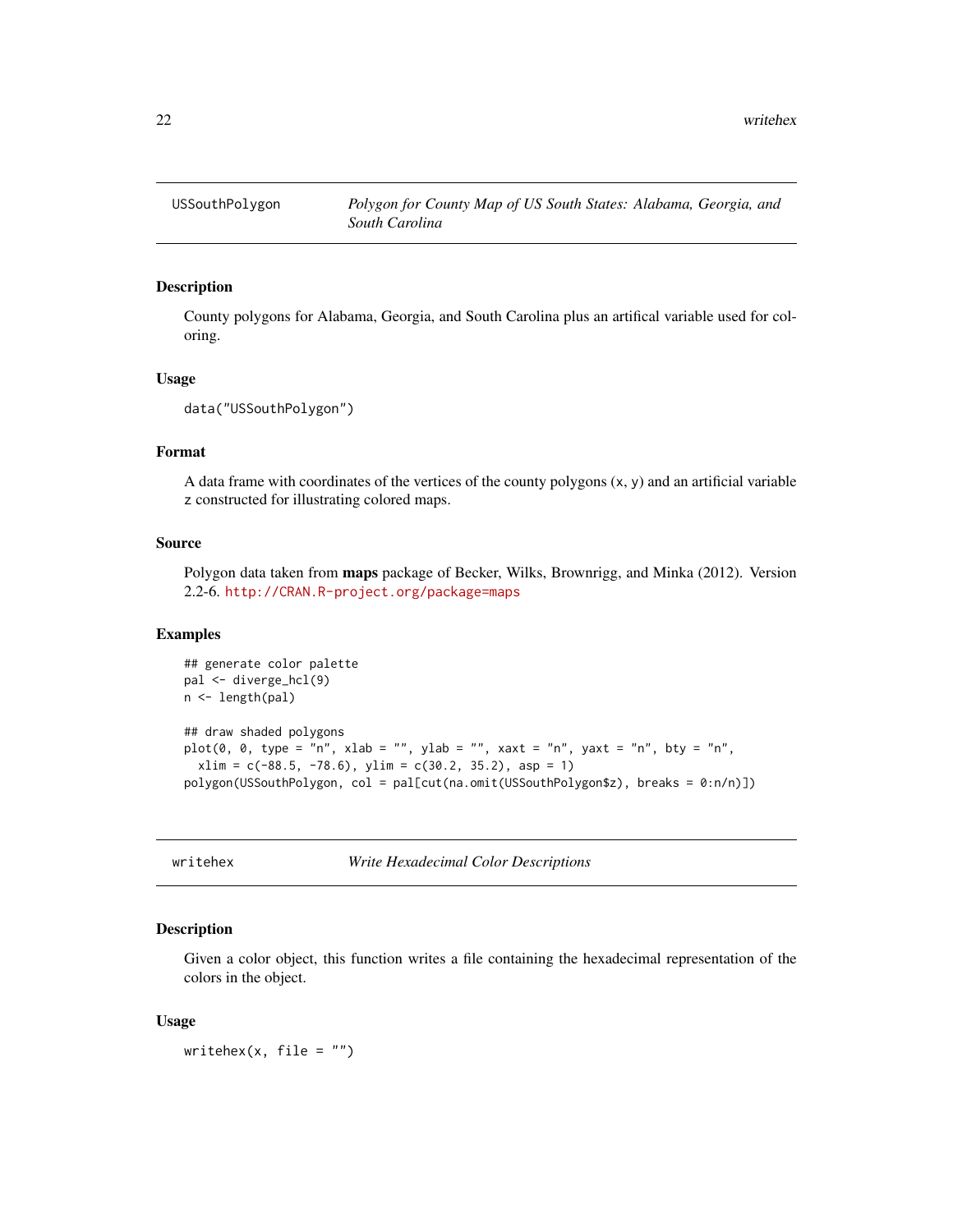#### <span id="page-22-0"></span> $XYZ$  23

# Arguments

| X    | a color object.                     |
|------|-------------------------------------|
| file | the name of the file to be written. |

# Details

This function converts the given color object to RGB and then writes hexadecimal strings (of the form #RRGGBB) representing the colors to the specified file.

# Value

The name of the file is returned as the value of the function.

# Author(s)

Ross Ihaka

# See Also

[readhex](#page-17-1), [readRGB](#page-18-1), [hex2RGB](#page-6-1), [RGB](#page-19-1), [HSV](#page-8-1), [XYZ](#page-22-1), [LAB](#page-9-1), [polarLAB](#page-12-1), [LUV](#page-10-1), [polarLUV](#page-13-1).

# Examples

```
set.seed(1)
x <- RGB(runif(10), runif(10), runif(10))
writehex(x, "random.txt")
```
<span id="page-22-1"></span>XYZ *Create XYZ Colors*

# Description

This function creates colors of class XYZ; a subclass of the virtual "color" class.

# Usage

XYZ(X, Y, Z, names)

#### Arguments

| X.Y.Z | these arguments give the X, Y and Z coordinates of the colors. The values can    |
|-------|----------------------------------------------------------------------------------|
|       | be provided in separate X, Y and Z vectors or in a three-column matrix passed as |
|       |                                                                                  |
| names | A vector of names for the colors (by default the row names of X are used).       |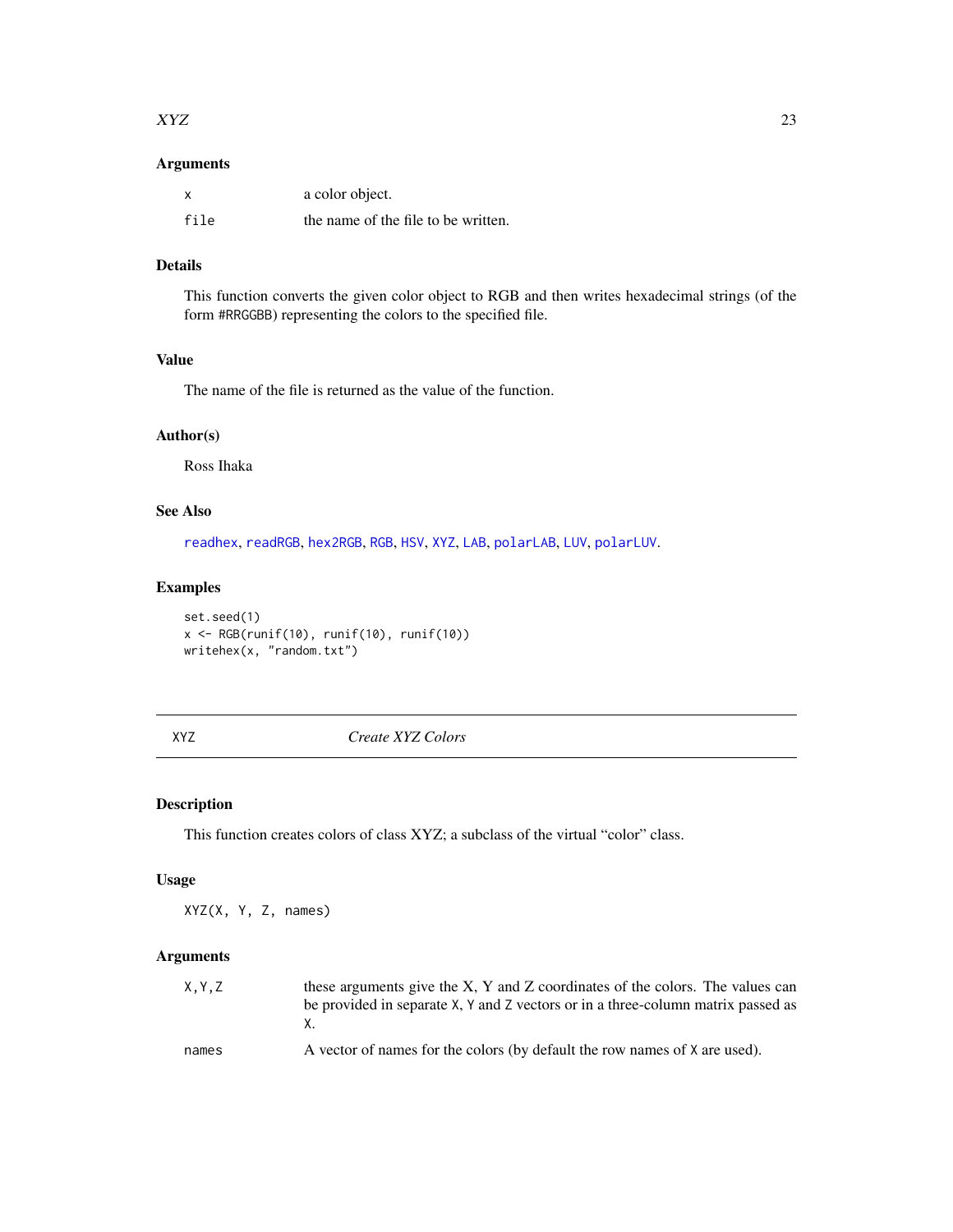# <span id="page-23-0"></span>Details

The X, Y and Z values are the levels of the CIE primaries. These are scaled so that the luminance of the display white-point is 100. The white-point is taken to be D65, which means that its coordinates are 95.047, 100.000, 108.883.

# Value

An object of class "XYZ" which inherits from class "color."

# Author(s)

Ross Ihaka

# See Also

[RGB](#page-19-1), [HSV](#page-8-1), [LAB](#page-9-1), [polarLAB](#page-12-1), [LUV](#page-10-1), [polarLUV](#page-13-1).

# Examples

## Generate white in XYZ space XYZ(95.047, 100.000, 108.883)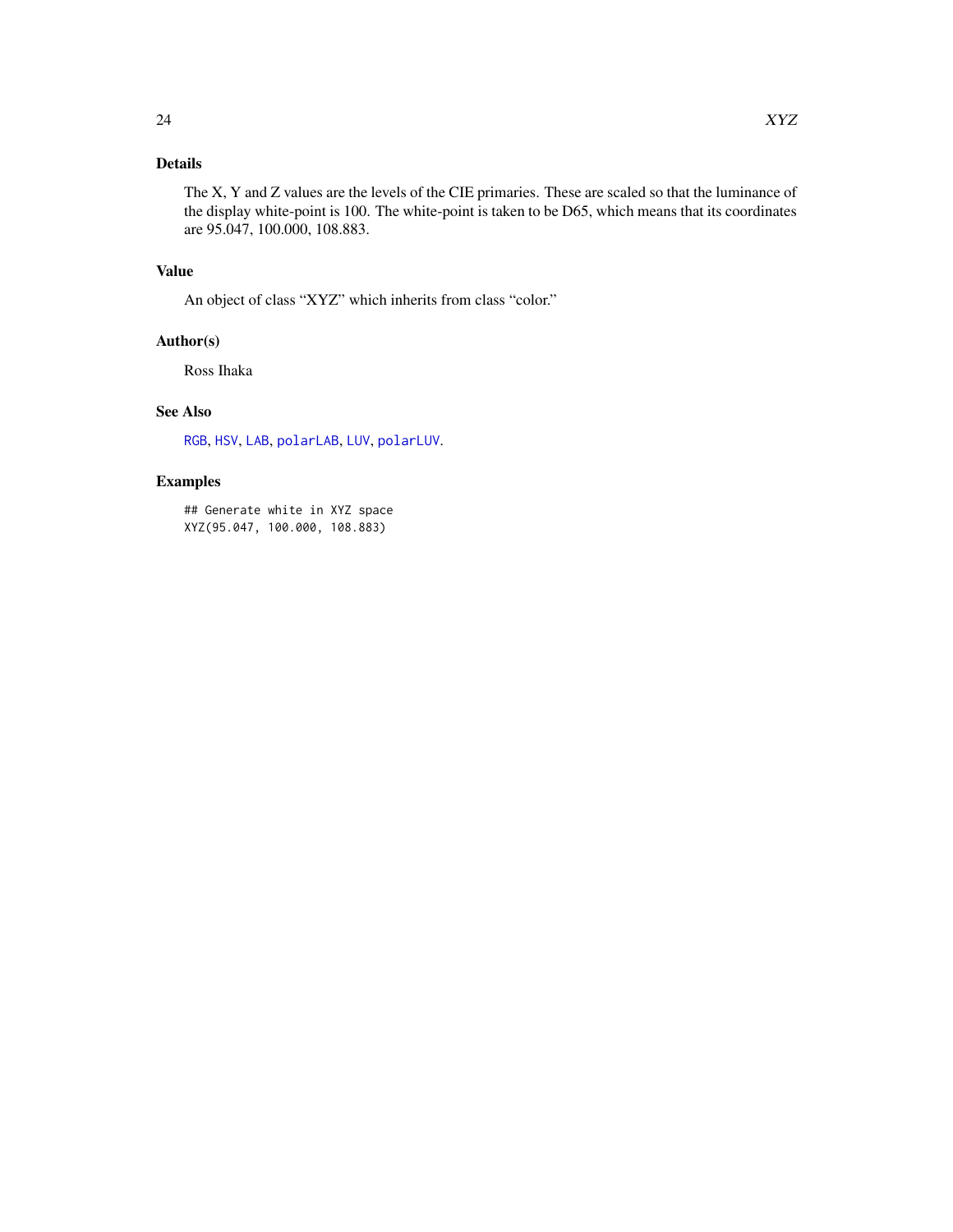# <span id="page-24-0"></span>**Index**

```
∗Topic classes
    color-class, 3
∗Topic color
    coords, 4
    desaturate, 5
    hex, 6
    hex2RGB, 7
    HLS, 8
    HSV, 9
    LAB, 10
    LUV, 11
    mixcolor, 12
    polarLAB, 13
    polarLUV, 14
    rainbow_hcl, 15
    readhex, 18
    readRGB, 19
    RGB, 20
    sRGB, 21
    writehex, 22
    XYZ, 23
∗Topic datasets
    USSouthPolygon, 22
∗Topic misc
    choose_palette, 2
[,color-method (color-class), 3
choose_palette, 2
cm.colors, 16
coerce,color,HLS-method (color-class), 3
coerce,color,HSV-method (color-class), 3
coerce,color,LAB-method (color-class), 3
coerce,color,LUV-method (color-class), 3
coerce,color,polarLAB-method
        (color-class), 3
coerce,color,polarLUV-method
        (color-class), 3
coerce,color,RGB-method (color-class), 3
coerce,color,sRGB-method (color-class),
        3
```
coerce,color,XYZ-method *(*color-class*)*, [3](#page-2-0) col2rgb, *[5](#page-4-0)* color-class, [3](#page-2-0) colors, *[5](#page-4-0)* coords, [4](#page-3-0) coords,color-method *(*color-class*)*, [3](#page-2-0) desaturate, [5](#page-4-0) dichromat, *[3](#page-2-0)* diverge\_hcl, *[2](#page-1-0)* diverge\_hcl *(*rainbow\_hcl*)*, [15](#page-14-0)

```
diverge_hsv (rainbow_hcl), 15
```
heat.colors, *[16](#page-15-0)* heat\_hcl, *[2](#page-1-0)* heat\_hcl *(*rainbow\_hcl*)*, [15](#page-14-0) hex, *[6](#page-5-0)*, [6,](#page-5-0) *[8](#page-7-0)*, *[15,](#page-14-0) [16](#page-15-0)* hex2RGB, *[5](#page-4-0)*, *[7](#page-6-0)*, [7,](#page-6-0) *[18,](#page-17-0) [19](#page-18-0)*, *[23](#page-22-0)* HLS, *[4](#page-3-0)*, [8](#page-7-0) HLS-class *(*color-class*)*, [3](#page-2-0) HSV, *[4](#page-3-0)*, *[7,](#page-6-0) [8](#page-7-0)*, [9,](#page-8-0) *[10](#page-9-0)[–14](#page-13-0)*, *[16](#page-15-0)*, *[18](#page-17-0)[–21](#page-20-0)*, *[23,](#page-22-0) [24](#page-23-0)* HSV-class *(*color-class*)*, [3](#page-2-0)

LAB, *[4,](#page-3-0) [5](#page-4-0)*, *[7](#page-6-0)*, *[9,](#page-8-0) [10](#page-9-0)*, [10,](#page-9-0) *[11](#page-10-0)[–14](#page-13-0)*, *[18](#page-17-0)[–21](#page-20-0)*, *[23,](#page-22-0) [24](#page-23-0)* LAB-class *(*color-class*)*, [3](#page-2-0) LUV, *[4,](#page-3-0) [5](#page-4-0)*, *[7](#page-6-0)[–10](#page-9-0)*, [11,](#page-10-0) *[12](#page-11-0)[–14](#page-13-0)*, *[18](#page-17-0)[–21](#page-20-0)*, *[23,](#page-22-0) [24](#page-23-0)* LUV-class *(*color-class*)*, [3](#page-2-0)

## mixcolor, *[4,](#page-3-0) [5](#page-4-0)*, [12](#page-11-0)

```
plot,color-method (color-class), 3
polarLAB, 4, 5, 7–13, 13, 14, 18–21, 23, 24
polarLAB-class (color-class), 3
polarLUV, 2, 4–14, 14, 16, 18–21, 23, 24
polarLUV-class (color-class), 3
```
rainbow, *[16](#page-15-0)* rainbow\_hcl, *[2,](#page-1-0) [3](#page-2-0)*, [15](#page-14-0) readhex, [18,](#page-17-0) *[19](#page-18-0)*, *[23](#page-22-0)* readRGB, *[18](#page-17-0)*, [19,](#page-18-0) *[23](#page-22-0)* RGB, *[4,](#page-3-0) [5](#page-4-0)*, *[7](#page-6-0)[–14](#page-13-0)*, *[18,](#page-17-0) [19](#page-18-0)*, [20,](#page-19-0) *[21](#page-20-0)*, *[23,](#page-22-0) [24](#page-23-0)*